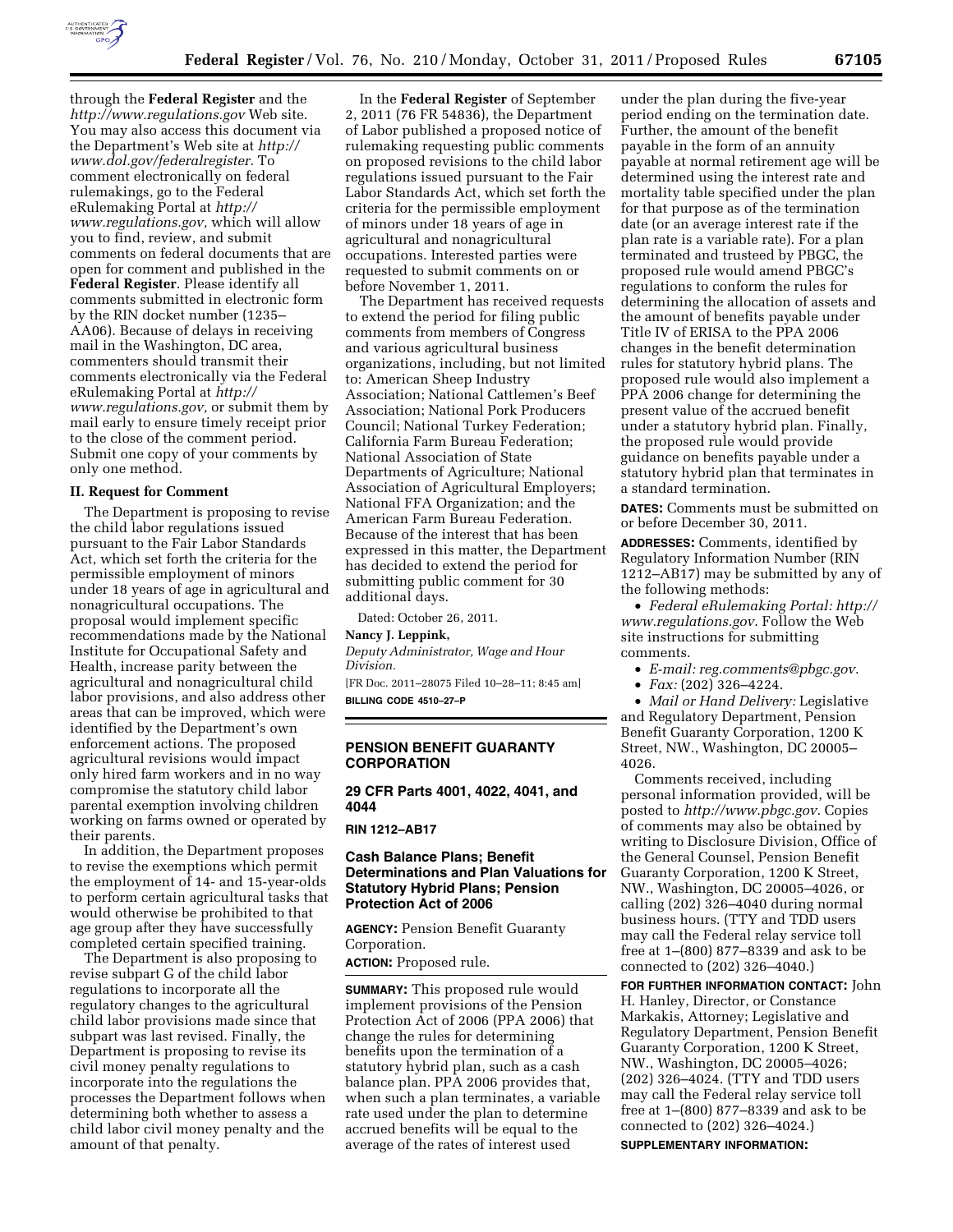### **Background**

When Pension Benefit Guaranty Corporation (PBGC) becomes trustee of a plan that terminates in a distress termination under section 4041 of the Employee Retirement Income Security Act of 1974, as amended (ERISA), or an involuntary termination (one initiated by PBGC) under section 4042 of ERISA, PBGC determines the amount of the annuity benefit that will be paid to a participant or beneficiary and whether the participant or beneficiary is eligible for a *de minimis* lump-sum payment. Guaranteed benefit determinations are made under section 4022 of ERISA. PBGC also values the benefits payable under the plan for purposes of allocating the plan's assets to priority categories in accordance with section 4044 of ERISA, determines employer liability under sections 4062 through 4064 of ERISA, and determines the amount of any unfunded nonguaranteed benefits payable under section 4022(c) of ERISA. These benefit determinations and plan valuations are generally made as of the plan's termination date.1

The termination of a cash balance plan presents unique issues for PBGC.2 In contrast to a traditional defined benefit plan, which defines a participant's benefit under the plan as an annuity commencing at normal retirement age, a cash balance plan defines a participant's benefit as the balance of a hypothetical account maintained for the participant. The balance of a participant's hypothetical account consists generally of annual pay credits (*e.g.,* a percentage of the participant's pay for the year) and annual interest credits (*i.e.,* the hypothetical earnings on the account balance) at rates specified under the plan. The plan also provides an interest rate and mortality table (or factor) used for converting the participant's hypothetical account balance into a benefit payable as an annuity. Upon the termination of a cash balance plan (or

2Statutory hybrid plans other than cash balance plans, such as pension equity plans, also raise unique issues. For convenience, and because cash balance plans are the most common type of underfunded statutory hybrid plan trusteed by PBGC, this preamble generally refers to cash balance plans, although the regulatory changes would apply to all statutory hybrid plans.

an earlier freeze), the pay credits to a participant's hypothetical account cease, but interest credits generally continue to be added to the participant's hypothetical account until the participant begins to receive benefits.

If a cash balance plan uses a fixed interest rate as of the plan's termination date to determine accrued benefits or the amount of a benefit payable in the form of an annuity payable at normal retirement age, PBGC uses the plan's fixed rate when calculating benefits for valuation and payment purposes. PBGC has encountered difficult payment and valuation issues, however, when a cash balance plan uses a variable interest rate—*e.g.,* a rate that changes annually under the plan based on changes in an underlying index plus a margin. Many plans using variable rates adopted the standard indices and associated margins set forth in IRS Notice 96–8 (1996–1 C.B. 359)—which are based on the yields on Department of the Treasury (Treasury) constant maturities of various durations—to determine the plan's interest crediting rate or annuity conversion rate.

Under PBGC's operating policy on cash balance plans (established pre-PPA 2006), when PBGC performs its plan valuation under ERISA section 4044 of ERISA (for plans that terminated before the effective date of the relevant PPA 2006 changes), it fixes the plan's variable index at the plan's termination date. To calculate the value, as of the plan's termination date, of a participant's annuity commencing at the expected retirement age, PBGC derives a fixed rate equal to the average of the annual yields for 30-year Treasury constant maturities for the month specified in the plan, decreased by the associated margin in IRS Notice 96–8 for the variable index used by the plan, and adjusted by any plan margin.3

Under this operating policy, however, PBGC does not derive a fixed interest rate from a variable rate to determine benefits for payment purposes. Instead, PBGC pays a participant's pension benefit using the actual interest crediting rates in effect under the plan's variable index for periods after the plan's termination date. Until a participant commences benefits, PBGC estimates annuity payments using the most recent interest rate under the variable index used by the plan to determine the participant's projected benefit. The fact that a participant's exact benefit can be determined only

when the participant begins receiving benefits has frequently resulted in benefit calculations for payment purposes that vary both from previously provided estimates and from benefit calculations for valuation purposes.

PBGC pays benefits in a single installment if the lump sum value of a benefit payable by PBGC is *de minimis*  (currently \$5,000 or less). See § 4022.7(b). In the case of cash balance plans, the payment of *de minimis* lump sums has posed difficult issues for PBGC due to PBGC's policy of determining lump sums using a present value calculation of the participant's benefit. Cash balance plans typically pay benefits in the form of a lump sum and often pay an amount equal to the hypothetical account balance.<sup>4</sup> In contrast, in accordance with its operating policy on cash balance plans, PBGC uses the present value methodology in § 4022.7(d) to determine the lump sum value of a benefit, and, if either the present value or the participant's hypothetical account balance (or accumulated percentage of final average compensation) as of the termination date is *de minimis,* PBGC generally pays the greater of the two amounts.

## **Pension Protection Act of 2006**

In the Pension Protection Act of 2006, Pub. L. 109–280 (PPA 2006), which became law on August 17, 2006, Congress sought to address, among other things, the problems encountered by terminating plans that use a variable interest rate. Under sections 701(a)(1) and 701(b)(1) of PPA 2006, which added section 411(b)(5)(B)(vi) of the Internal Revenue Code (Code) and section 204(b)(5)(B)(vi) of ERISA, an applicable defined benefit plan must include the following provisions that would apply upon termination of the plan:

• If the interest crediting rate (or equivalent amount) is a variable rate, the rate of interest used to determine accrued benefits under the plan will equal the average of the rates of interest used under the plan during the five-year period ending on the termination date.

• The interest rate and mortality table used to determine the amount of any benefit under the plan payable in the form of an annuity payable at normal retirement age is the rate and table

<sup>1</sup>As described below, section 404 of PPA 2006 added sections 4022(g) and 4044(a)(3) of ERISA, which treat the date the sponsor's bankruptcy petition was filed as the termination date of the plan for specified purposes. These changes apply for plan terminations that occur during the bankruptcy of the plan sponsor, if the bankruptcy filing date is on or after September 16, 2006. For convenience, this preamble generally refers to the plan's termination date, although in some cases this reference will instead apply to the bankruptcy filing date.

<sup>3</sup>This policy applied only for plans that used a variable interest rate based on an index specified in IRS Notice 96–8, and that used either no plan margin or a plan margin that is constant.

<sup>4</sup>Under IRS Notice 96–8, plans that use the standard indices to determine their interest crediting rates were permitted to pay the hypothetical account balance, even if this amount was less than the present value of the participant's life annuity payable at normal retirement age determined using the applicable interest rate and the applicable mortality table under section 417(e) of the Code.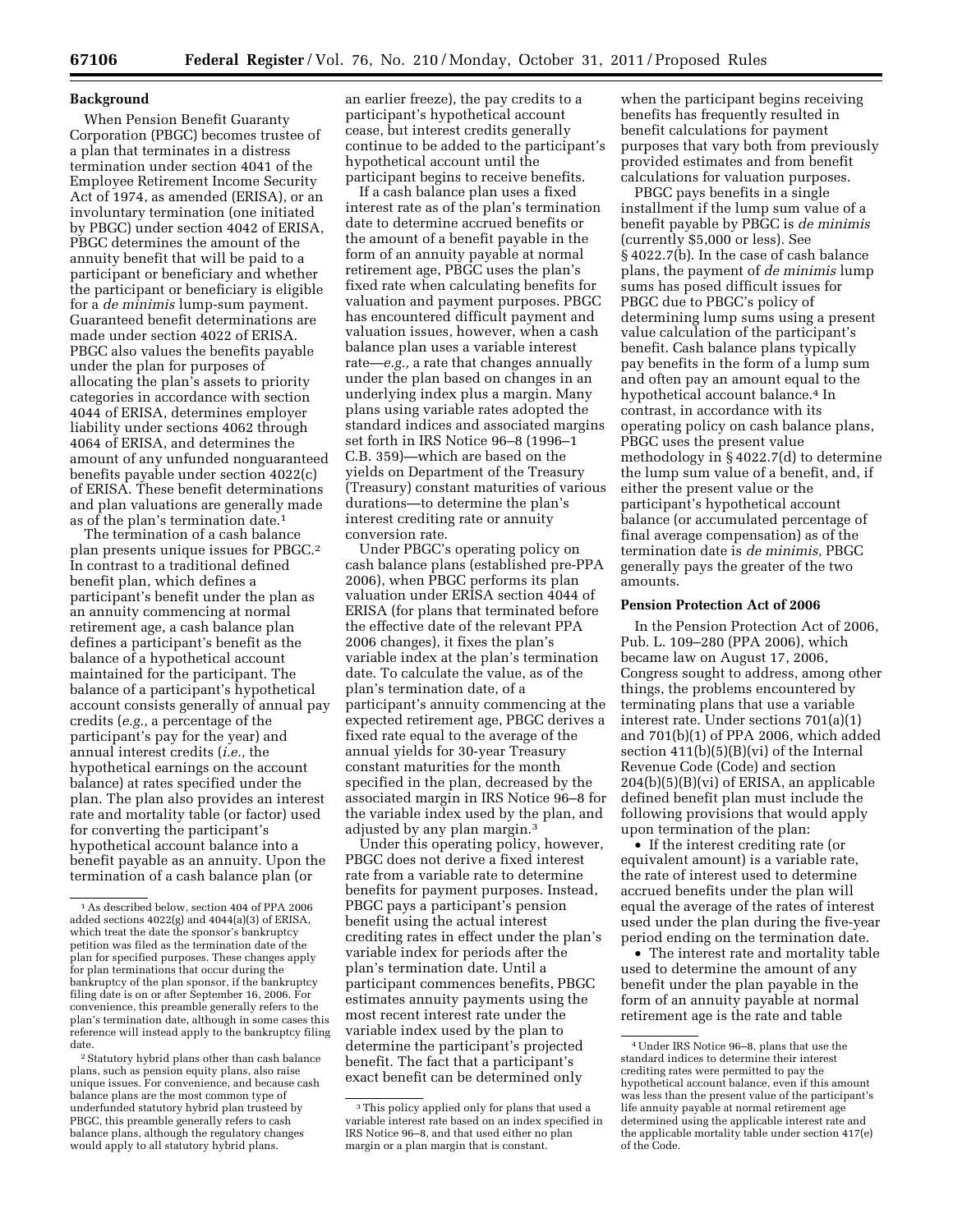specified under the plan for such purpose as of the termination date. If the interest rate is a variable rate, the rate used must be the average of the rates used under the plan during the five-year period ending on the termination date.

This change was intended to facilitate the calculation of benefits and provide participants with greater certainty about their benefit amounts when a plan terminates. This change is part of a more general interest rate requirement imposed by sections 701(a)(1) and 701(b)(1) of PPA 2006, which treats an applicable defined benefit plan as failing to meet accrual requirements related to age if the terms of the plan provide for an interest credit (or an equivalent amount) for any plan year that is greater than a market rate of return.

Sections 701(a)(2) and 701(b)(2) of PPA 2006 also create special rules for computing benefits under an applicable defined benefit plan by reference to the hypothetical account balance. Under new sections 411(a)(13)(A) of the Code and 203(f)(1) of ERISA, a plan is not treated as failing to meet the present value requirements of sections 417(e) of the Code or 205(g) of ERISA (and certain other vesting and accrued benefit rules) if the present value of the accrued benefit of any participant is equal to the amount expressed as the balance in the hypothetical account or as an accumulated percentage of the participant's final average compensation.

New sections 411(a)(13)(C) of the Code and 203(f)(3) of ERISA define an ''applicable defined benefit plan'' as a defined benefit plan under which the accrued benefit (or any portion thereof) for a participant is calculated as the balance of a hypothetical account maintained for the participant or as an accumulated percentage of the participant's final average compensation. The term also describes any plan that has an effect similar to an applicable defined benefit plan under regulations issued by Treasury.

The changes to the plan termination requirements made by sections 701(a)(1) and 701(b)(1) of PPA 2006 are effective for years beginning after December 31, 2007, unless the plan sponsor elects the earlier application of such requirements for any period after June 29, 2005.5 A special rule for collectively bargained plans provides a delayed effective date.6

The changes to the present value rules made by sections  $701(a)(2)$  and  $701(b)(2)$ of PPA 2006 are effective for distributions made after August 17, 2006.

Treasury issued final regulations on Hybrid Retirement Plans (2010 final Treasury regulations), 75 FR 64123 (Oct. 19, 2010), and simultaneously issued proposed Additional Rules Regarding Hybrid Retirement Plans (2010 proposed Treasury regulations), 75 FR 64197 (Oct. 19, 2010). These regulations provide guidance on changes made by PPA 2006 under sections 411(a)(13) and 411(b)(5) of the Code.

The other PPA 2006 provisions relevant to this proposed rule are in section 404, which added sections 4022(g) and 4044(e) of ERISA. These provisions provide that, when an underfunded pension plan terminates during the bankruptcy of the plan sponsor, the date that the sponsor's bankruptcy petition was filed is treated as the plan's termination date for purposes of determining (1) The amount of benefits PBGC guarantees, and (2) the amount of benefits in priority category 3 in the section 4044 asset allocation. These changes apply for plan terminations that occur during the bankruptcy of the plan sponsor, if the bankruptcy filing date was on or after September 16, 2006. On June 14, 2011 (at 76 FR 34590), PBGC published a final rule on Bankruptcy Filing Date Treated as Plan Termination Date for Certain Purposes that implements section 404 of PPA 2006.

#### **Overview of Proposed Rule**

This proposed rule would amend PBGC's regulation on Benefits Payable in Terminated Single-Employer Plans (29 CFR part 4022) to implement the above-described changes made by PPA 2006 upon the termination of a statutory hybrid plan. This proposed rule is intended to be consistent with the proposed Treasury rules under section 411(b)(5) of the Code that apply upon termination of a statutory hybrid plan (included in the 2010 proposed Treasury regulations at Treas. Reg. 1.411(b)(5)–1(e)(2)). No inference should be drawn from the language in this proposed rule as to any changes that may be made to the Treasury rules when the 2010 proposed Treasury regulations are issued as final regulations. After the

• January 1, 2010.

2010 proposed Treasury regulations are finalized, PBGC intends to take those final Treasury regulations into account, so that the rules that finalize these proposed regulations are consistent with the final rules in the Treasury regulations.

Under the proposed rule, PBGC would generally determine plan benefits based on plan terms as of the plan's termination date; if, however, the plan used a variable rate during the five-year period ending on the termination date, PBGC would take into account the plan's provisions for determining and applying an average rate of interest in accordance with section 411(b)(5)(B)(vi) of the Code and proposed Treas. Reg. 1.411(b)(5)–1(e)(2). In addition, the proposed rule sets forth certain default rules that PBGC would apply to the extent that the terms of the plan do not satisfy the plan termination requirements under PPA 2006 or Treasury regulations thereunder, or fail to specify provisions necessary to implement those requirements. Except in the case of certain involuntary plan terminations, PBGC would generally apply its rules to determine the benefits of any participant with an annuity starting date after the plan's termination date or, in the case of a distress termination under ERISA section 4041(c), the plan's proposed termination date. The proposed rule also addresses the interest crediting rules that apply to a plan that terminates during the bankruptcy of the plan sponsor.

In addition, the proposed rule would amend PBGC's regulation on Allocation of Assets in Single-Employer Plans (29 CFR part 4044) to conform the rules for valuing benefits and allocating plan assets to the changes in the benefit determination rules. Under the proposed rule, certain benefits would be calculated differently for valuation purposes than for payment purposes. For example, *de minimis* benefits would continue to be calculated as annuities for valuation purposes, as under the current regulation, but the method of calculating such benefits for payment purposes would change under the proposed rule. The proposed rule would also amend part 4044 to provide that the priority category 3 benefits of a participant who is eligible but does not retire three years before a plan's termination date (or bankruptcy filing date, if applicable) would be determined based on the participant's account balance and the interest rates under the plan as if the participant had retired three years before the termination date (or bankruptcy filing date, if applicable).

The proposed rule would amend PBGC's regulation on Termination of

<sup>5</sup> In the case of a new plan not in existence on June 29, 2005, these requirements are effective for periods beginning on or after June 29, 2005.

<sup>6</sup>Section 701(e)(4) of PPA 2006 provides that, for a plan maintained under one or more collective bargaining agreements between employee representatives and one or more employers that is

ratified on or before August 17, 2006, the interest and three-year vesting requirements will not apply to plan years before—

<sup>•</sup> The earlier of the date on which the last of the collective bargaining agreements terminates (determined without regard to any extension made on or after August 17, 2006), or January 1, 2008, or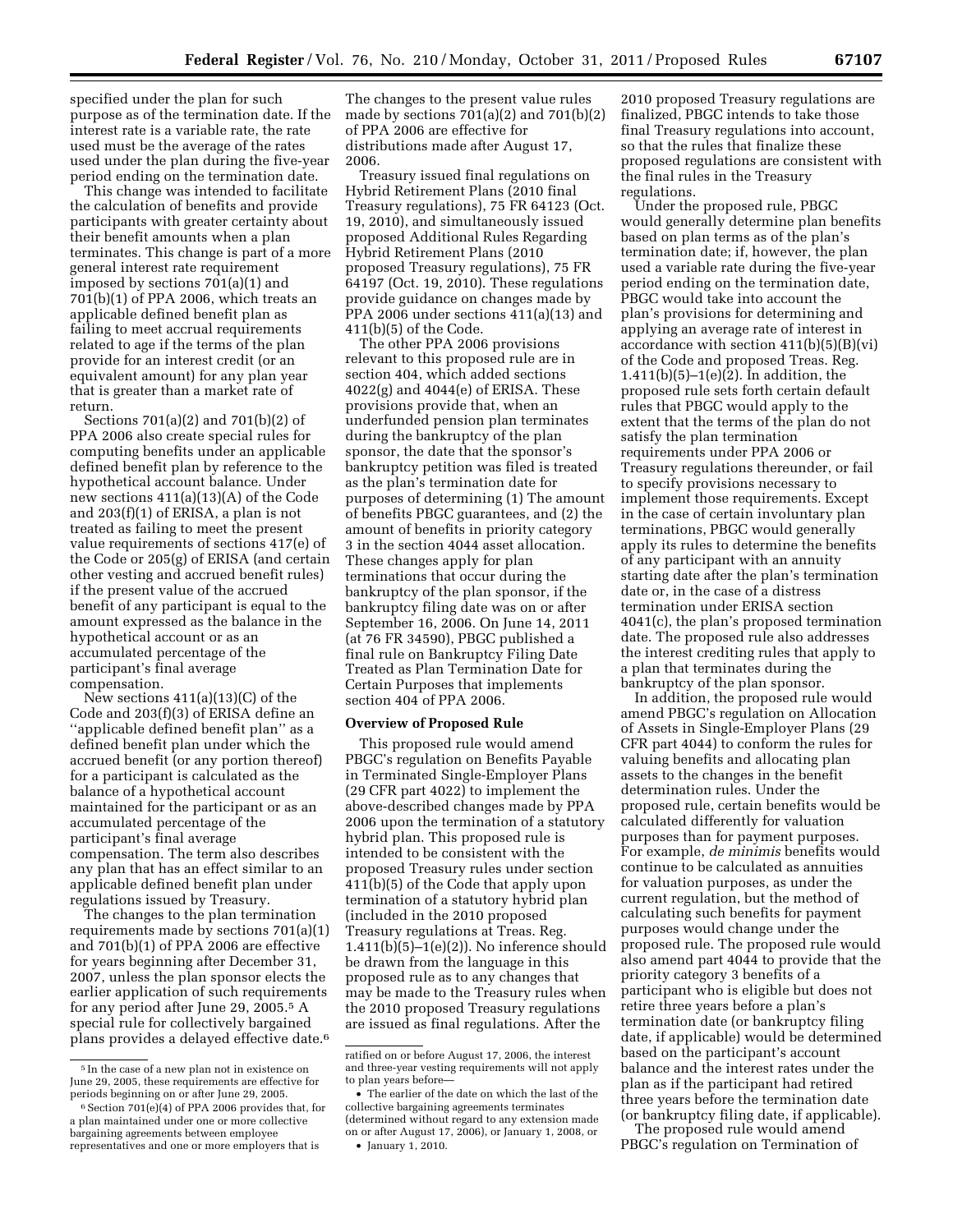Single-Employer Plans (29 CFR part 4041) to provide that, for purposes of part 4041, a plan that terminates in a standard termination (or a distress termination where the plan is sufficient for guaranteed benefits) will be deemed to satisfy the plan termination requirements under section 204(b)(5)(B)(vi) of ERISA and section 411(b)(5)(B)(vi) of the Code and Treasury regulations if the plan calculates and pays benefits consistent with the provisions for statutory hybrid plans under part 4022.

A detailed discussion of the proposed rule follows.

## **Proposed Regulatory Changes**

*Definition of Statutory Hybrid Plan* 

Under section 411(a)(13)(C) of the Code,7 an ''applicable defined benefit plan'' is a defined benefit plan under which the accrued benefit (or any portion thereof) is calculated as the balance of a hypothetical account maintained for the participant or as an accumulated percentage of the participant's final average compensation; the definition includes any plan that has an effect similar to an applicable defined benefit plan. Treasury's final regulations on Hybrid Retirement Plans use the term ''statutory hybrid plan'' to describe plans that are subject to the provisions of sections 411(a)(13) and 411(b)(5)(B) of the Code. To maintain a uniform and consistent application of PPA 2006 changes to the rules in this area, PBGC is proposing to amend § 4001.2 to add a definition of a ''statutory hybrid plan'' that crossreferences the definition of a statutory hybrid plan under Treasury regulations.8

## *PBGC Benefit Determinations—In General*

PBGC proposes to amend part 4022 to add a new subpart H that would specifically address the determination of benefits payable under a terminating statutory hybrid plan. Subpart H would supplement the general rules in part 4022 for purposes of determining a

participant's benefit under the provisions of a statutory hybrid plan and the amount and form of benefits guaranteed or otherwise payable under Title IV of ERISA.

When PBGC trustees a terminated plan (including a statutory hybrid plan), as a first step in determining the benefits payable under Title IV, it determines a participant's benefit in accordance with the terms of the plan on the termination date. As described in proposed new § 4022.121, for statutory hybrid plans, this includes provisions relating to the interest rate(s) and mortality table used by the plan, such as the rate used to determine interest credits and the timing for determining such rate, the frequency at which interest credits are applied, and the interest rate and mortality table (or annuity conversion factor) used to determine the participant's benefit payable in the form of an annuity payable at normal retirement age provided the plan's provisions satisfy the requirements of section 204(b)(5)(B) of ERISA and section 411(b)(5)(B) of the Code and implementing regulations.

Because statutory hybrid plans use various methods for determining a participant's annuity benefit, PBGC would follow the plan's terms for this purpose. For example, a cash balance plan that defines the accrued benefit as an annuity commencing at normal retirement age, and that—for purposes of sections 411(a)(13) and 411(b)(5) expresses the accrued benefit as the balance of the participant's hypothetical account, may under its terms determine the participant's annuity by projecting interest credits to the participant's normal retirement date. In that case, PBGC would add interest credits to the participant's hypothetical account balance each interest crediting period beginning after the plan's termination date through the participant's normal retirement date (or the current date, if later) and then use the conversion factors (or the interest rate and the mortality table) specified under the plan as of the termination date to determine the benefit payable as an annuity. Alternatively, if such plan provides for the use of immediate annuity conversion factors, PBGC would add interest credits to the participant's hypothetical account balance through the participant's annuity starting date, then use the conversion factors (or the interest rate and mortality table) specified under the plan as of the termination date to determine the benefit payable as an annuity at the participant's age on the annuity starting date. In the case of a pension equity plan that provides for the use of

deferred annuity conversion factors (or an interest rate and mortality table), PBGC would determine the current value of the accumulated percentage of an active participant's final average compensation as of the plan's termination date and apply the conversion factors specified under the plan as of the termination date to determine the benefit payable as an annuity at different future ages to the participant.

If the mortality table specified under the plan as of the termination date used to determine the amount of any benefit payable in the form of an annuity (*i.e.,*  the table used to convert a hypothetical account balance to an annuity) is a table that is updated automatically in future years to reflect expected improvements in mortality experience (*e.g.,* the applicable mortality table provided under Code section 417(e)(3)), PBGC would determine benefits payable under the plan based on the mortality table as of the termination date taking into account future adjustments for expected mortality improvements through the annuity starting date.

The provisions of proposed new subpart H would be used to determine the benefits of any participant or beneficiary in a plan covered by the subpart with an annuity starting date after the plan's termination date or, in the case of a distress termination under ERISA section 4041(c), after the proposed termination date. A plan administrator's failure to apply an average interest rate as of the proposed termination date would require benefits to be re-determined using an average rate of interest. The proposed termination date would also be the relevant date if a plan provides a notice of intent to terminate in a distress termination and subsequently terminates under section 4042, and the termination date is the same as the proposed termination date under section 4041(c). If the proposed termination date is moved to a later date in a distress termination case (or in a distress termination that becomes an involuntary termination), benefits determined using an average interest rate between the proposed termination date and the final termination date would be recalculated using the interest rate that would have applied under the plan prior to the plan's final termination date.

Proposed new § 4022.121(a)(3)(ii) provides a special rule for a plan that terminates in an involuntary termination where the termination date is earlier than the date on which PBGC institutes termination proceedings pursuant to section 4042. In that

<sup>7</sup>References to Code provisions used hereinafter should be read to include parallel provisions of ERISA.

<sup>8</sup>Under § 1.411(a)(13)–1(d), a statutory hybrid plan means a defined benefit plan that contains a statutory hybrid benefit formula, which is defined as a benefit formula used to determine all or any part of a participant's accumulated benefit that is either a lump sum-based benefit formula (under which the benefit is expressed as the current balance of a hypothetical account maintained for the participant or as the current value of an accumulated percentage of the participant's final average compensation) or a benefit formula that has an effect similar to a lump sum-based benefit formula.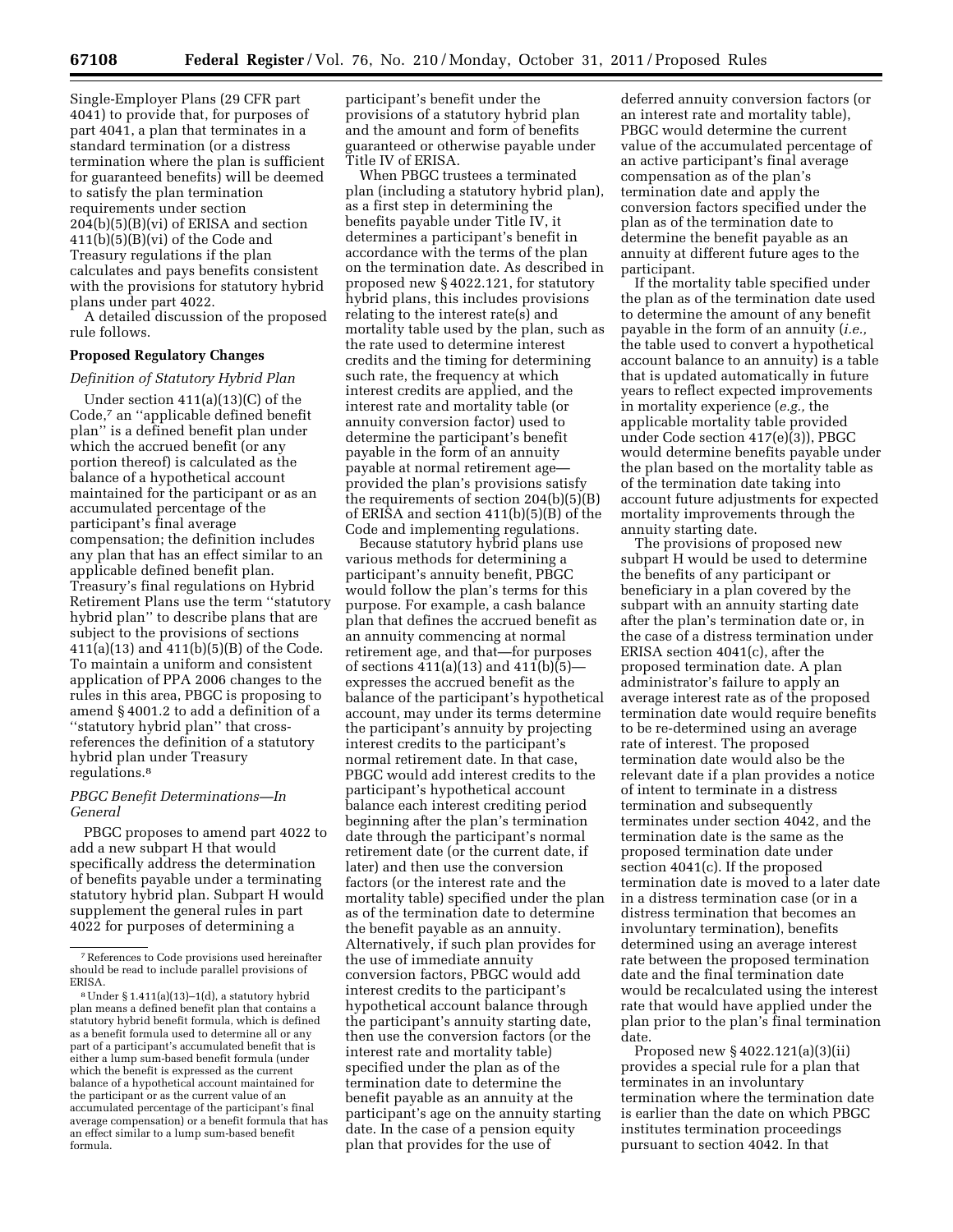situation, in determining benefits under part 4022, PBGC generally would not change the interest rate(s) (or the mortality table or conversion factor) used by the plan under its provisions to calculate a benefit payable for a participant or beneficiary whose annuity starting date is after the termination date but on or before the date on which PBGC institutes termination proceedings or who submits a completed election for an annuity benefit during that time period. This would protect benefit determinations and participant elections when a plan operates in good faith in accordance with its terms prior to any notice of termination proceedings. PBGC would have discretion not to follow this special rule if warranted under the facts and circumstances, *e.g.,* to avoid abuse.

## *Variable Rates*

Paragraph (c) of proposed new § 4022.121 describes the averaging methodology PBGC would apply upon termination of a plan in the case of a variable rate. In accordance with proposed Treas. Reg. 1.411(b)(5)–1(e)(2), if the interest crediting rate used to determine a participant's accumulated benefit (or a portion thereof) has been a variable rate during the interest crediting periods in the five-year period ending on the plan's termination date (including a rate that was not the same fixed rate during all such periods), PBGC would determine an average of the interest crediting rates used under the plan during the five-year period. For this purpose, the interest crediting rates used under the plan would include each rate that applied under the terms of the plan during an interest crediting period for which the interest crediting date is within the five-year period ending on the plan's termination date.9 The average rate would be determined as the arithmetic average of the rates used, expressed as an annual rate.

PBGC would apply the plan's average interest crediting rate to determine the participant's accumulated benefit 10

under the plan beginning after the plan's termination date through the participant's normal retirement date (or annuity starting date, as applicable under the plan). If the plan's termination date occurs in the middle of an interest crediting period, PBGC would credit interest based on the plan's interest crediting rate (on a pro rata basis) for the portion of the interest crediting period ending on the plan's termination date; such rate would not be included in the determination of the average rate. For any subsequent partial interest crediting period (*e.g.,* the portion of the interest crediting period following the plan's termination date), PBGC would credit a pro rata amount of the plan's average interest crediting rate. This approach is consistent with the statute and would simplify administration for PBGC.

In the event that the plan used a variable rate during the five-year period ending on the plan's termination date to determine the amount of a participant's benefit payable in the form of an annuity payable at normal retirement age, PBGC would determine the arithmetic average of the interest rates (or tabular adjustment factors) that applied during periods for which the date of each rate (or factor) change was within the five-year period ending on the plan's termination date. Under Code section

 $411(b)(5)(B)(vi)(II)$ , the average rate is used to determine the amount of any benefit under the plan payable in the form of an annuity payable at normal retirement age. PBGC would apply an average rate to determine a benefit under the plan that is payable in the form of a life annuity (*i.e.,* an annuity that continues at least as long as the life of the annuitant, such as a straight-life annuity, joint-and-50%-survivor annuity, or 10-year certain and continuous annuity) payable at normal retirement age. In the case of an immediate annuity conversion plan that uses a variable interest rate to determine the amount of a benefit, PBGC would apply an average rate to determine a benefit under the plan payable in the form of a life annuity payable at the annuity starting date. In either case, the averaging requirement would apply only to determine the amount of the benefit in the automatic PBGC form under § 4022.8(b) of PBGC's regulation on Benefits Payable in Terminated Single-Employer Plans, *e.g.,* the form a married participant or an unmarried participant (as applicable) would be entitled to receive from the plan in the absence of an election. If the participant or beneficiary elects an optional PBGC form under § 4022.8(c), PBGC would

convert the benefit amount from the automatic PBGC form in accordance with that section.

Paragraph (c) of proposed new § 4022.121 also provides that, consistent with Treasury regulations, if the interest crediting rate in any interest crediting period during the five-year period ending on the termination date is based on a variable rate that is not described in proposed Treas. Reg. 1.411(b)(5)– 1(e)(2)(ii)(B) (*e.g.,* the rate of return on plan assets), PBGC would replace such rate with the third segment rate under Code section  $430(h)(2)(C)(iii)$  for the last calendar month ending before the beginning of the interest crediting period for purposes of determining the average interest crediting rate. In accordance with proposed Treas. Reg. 1.411(b)(5)–1(e)(2)(ii)(C), PBGC generally would adjust the third segment rate by any maximums or minimums applicable to the interest crediting rate in the period under the plan's terms, but would not adjust the third segment rate to account for any other adjustments under the plan to the interest crediting rate.

## *Default Rules and Other Rules*

Paragraph (d) of proposed new § 4022.121 describes the default rules that PBGC would apply to the extent that plan provisions do not satisfy section 204(b)(5)(B) of ERISA and section 411(b)(5)(B) of the Code and implementing regulations, or that the plan fails to specify provisions necessary to implement applicable statutory and regulatory requirements. In the case of a plan that uses a variable rate but does not provide for the determination of an average rate or an arithmetic averaging methodology to be used upon termination of the plan, PBGC would determine an arithmetic average in the manner described above. If a plan does not specify a mortality table (or otherwise indicate the table or annuity conversion factor to be used), PBGC would use the mortality table provided under section 417(e) of the Code that would apply if the annuity starting date were the plan's termination date (*i.e.,* future adjustments for expected mortality improvements under the mortality table would not be taken into account). If a plan fails to specify an interest crediting rate or annuity conversion interest rate (or otherwise indicate the rate or factor to be used), PBGC would compute an average rate as the arithmetic mean of the 30-year Treasury Constant Maturity rates in effect for the calendar month in which the plan terminates and for the same calendar month in each of the preceding four years.

<sup>&</sup>lt;sup>9</sup> An interest crediting rate that applied under the terms of the plan only with respect to a date that is distinct from the plan's regular interest crediting date, such as the date of separation from employment or plan termination, would not be included in determining an average of the interest crediting rates that applied under the terms of the plan during the five-year period.

<sup>10</sup>Under Treas. Reg. 1.411(a)(13)–1(d)(2), a participant's accumulated benefit at any date means the participant's benefit, as expressed under the terms of the plan, accrued to that date. Thus, for example, for a cash balance plan the accumulated benefit is expressed as the current balance of a hypothetical account, and for a pension equity plan the accumulated benefit is expressed as the current value of an accumulated percentage of the participant's final average compensation.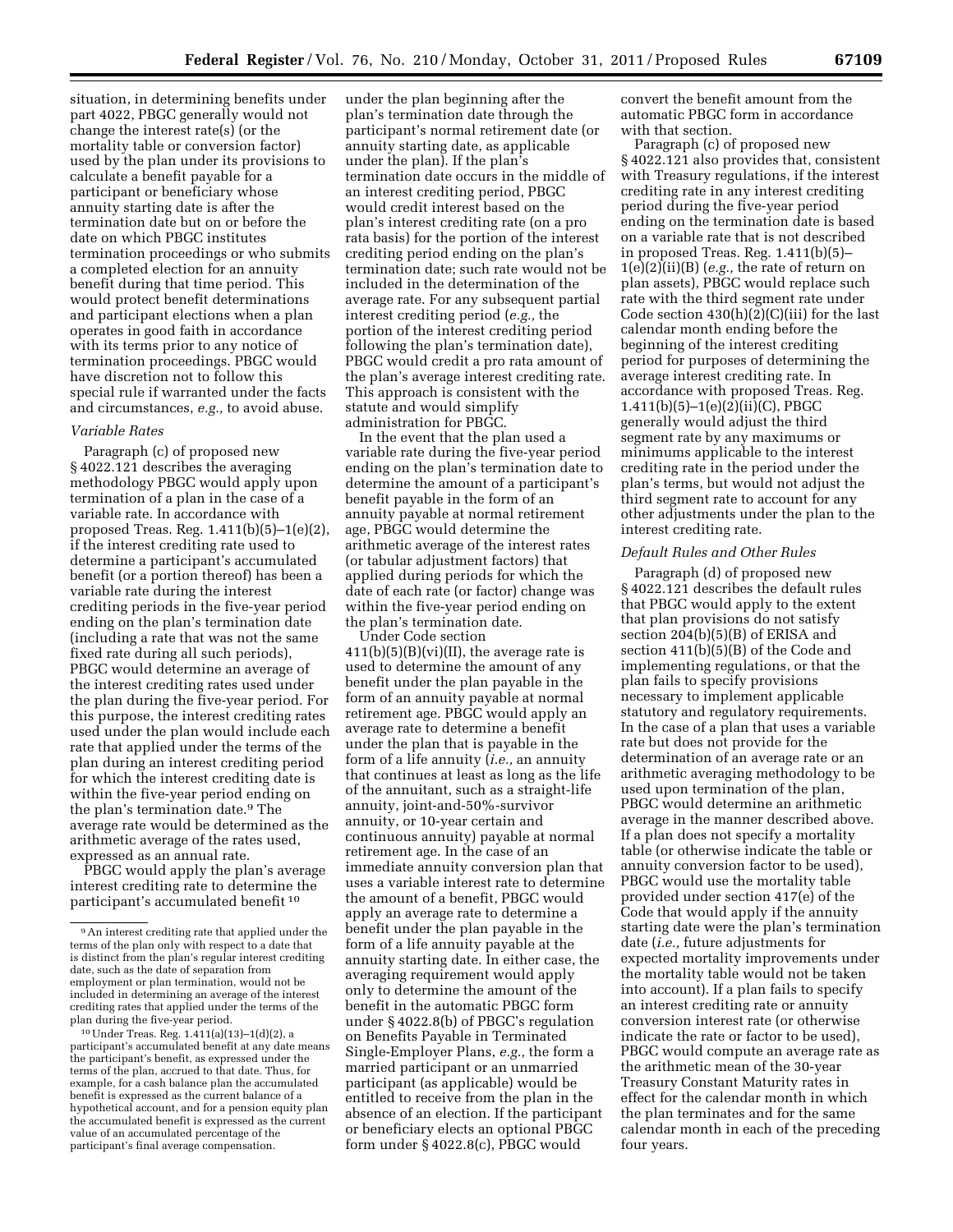Under the proposed regulation, PBGC would apply a single average interest crediting rate to determine the benefits of all similarly situated participants under the plan (*i.e.,* the same average interest crediting rate would apply to the extent the same rates applied under the plan to determine all participants' benefits). In the case of a plan that terminates within five years after the effective date of the PPA 2006 termination requirements with respect to the plan, PBGC would determine the average rate by including interest crediting rates used by the plan before the effective date but within the fiveyear period ending on the termination date. In the case of a plan (or the statutory hybrid benefit formula under a plan) that is in effect for less than five years, PBGC would determine the average rate based on the interest crediting periods during the time the plan (or the statutory hybrid benefit formula) was in effect.

#### *PPA 2006 Bankruptcy Terminations*

Paragraph (e) of proposed new § 4022.121 provides a special rule for determining interest credits in the case of a plan that terminates while the sponsor is in bankruptcy (a PPA 2006 bankruptcy termination, as defined in § 4001.2). PBGC would project the amount of the participant's hypothetical account balance as of the bankruptcy filing date using the following interest rates:

• To credit interest beginning after the bankruptcy filing date and ending on the plan's termination date, the actual interest crediting rate(s) used under the plan during each interest crediting period.

• To credit interest beginning after the plan's termination date and ending on the participant's normal retirement date or, in some cases, annuity starting date, the rate in effect under the plan as of the plan's termination date, including the average interest crediting rate as determined under subpart H if the plan used a variable rate during the five-year period ending on the plan's termination date.

#### *De Minimis Lump Sums*

The proposed rule would add a new § 4022.122 to describe how PBGC would make determinations regarding *de minimis* lump sum payments (currently \$5,000 or less under § 4022.7) under a statutory hybrid plan. Consistent with section 411(a)(13)(A) of the Code, if a plan provides for a single sum form of payment equal to the amount expressed as the balance in a hypothetical account, PBGC generally would determine whether the lump sum value of a benefit

payable by PBGC is *de minimis* based on the participant's hypothetical account balance as of the plan's termination date, and, if so, would pay that amount to the participant.

However, regardless of plan provisions, if after August 17, 2006, a plan made lump sum payments based on participants' hypothetical account balances without regard to the present value rules under section 417(e) of the Code, or stated in writing its intent to make lump sum payments on that basis (*e.g.,* through communications to affected participants), PBGC would make *de minimis* lump sum determinations on that same basis. *I.e.,*  PBGC would treat the plan as if it had been amended to reflect plan operation in accordance with section  $411(a)(13)(A)$ of the Code, pursuant to the amendatory period provided under section 1107 of PPA 2006. PBGC would also make *de minimis* lump sum determinations based on the participants' hypothetical account balances without regard to the section 417(e) rules if there is no single sum form of payment under the plan or no description of the calculation for such a payment.

In the case of a plan that provides for use of section 417(e) of the Code in determining lump sums and that, after August 17, 2006, has *not* made lump sum payments based solely on participants' hypothetical account balances or stated in writing its intent to make lump sum payments on that basis (*e.g.,* through communications to affected participants), PBGC would make *de minimis* lump sum determinations in accordance with § 4022.7(d) and its operating policy on cash balance plans.

#### *Phase-In of Guarantee of Benefit Increases*

The proposed rule would add a new § 4022.123 to PBGC's regulations to describe changes in the terms of a statutory hybrid plan resulting in a benefit increase that would be subject to the phase-in limitations on the PBGC guarantee (*i.e.,* a benefit increase that has been in effect for less than five years on the plan's termination date). Such changes include, but are not limited to, a change in the plan's mortality table, timing or method for crediting interest, or basis for crediting interest or determining the annuity conversion factor (*e.g.,* a change from a fixed rate to a variable rate, or from one variable index to another variable index).

The proposed regulation would clarify that certain adjustments in the interest rate would not be subject to the phase-in limitations. These include: (i) A change in the interest rate under a

single variable rate index (*e.g.,* a change in the yield on 5-year Treasury Constant Maturities from one date to another); (ii) a change that is required to comply with the termination requirements of ERISA section 204(b)(5)(B)(vi) and Code section 411(b)(5)(B)(vi) (*e.g.,* a change in the plan's interest rate to an average rate of interest at termination); (iii) a change in the plan's interest crediting rate that is permitted, notwithstanding section 411(d)(6) of the Code, pursuant to Treas. Reg. 1.411(b)(5)–1(e)(3) (*e.g.,* an amendment to change under certain circumstances to the long-term investment grade corporate bond rate); (iv) a change permitted during the amendatory period under section 1107 of PPA 2006 or any extension of the amendatory period issued by the Treasury Department; and (v) an automatic future update in a mortality table specified under the plan as of the termination date that reflects expected improvements in mortality experience. PBGC believes that excluding such changes from the phase-in rule is warranted. Changes in rate due to the fluctuations of a variable index or to the averaging under the termination requirements would just as likely result in a benefit decrease as a benefit increase. Furthermore, any increase in benefits that might result from the above changes would be moderated by the requirement to average the plan's rates for the five-year period ending on the termination date, and by the substitution of the third segment rate for any variable rate that is not described in proposed Treasury Regulation 1.411(b)(5)–1(e)(2)(ii)(B) (*e.g.,* the rate of return on plan assets) for purposes of determining the average interest crediting rate. Lastly, updates under a mortality table that automatically reflects age improvements are an inherent aspect of the annuity conversion factor used; by contrast, a change to the conversion factor (*e.g.,*  from a fixed mortality table to one that updates automatically) by a plan would be subject to phase-in.

## *Allocation of Assets—Distress and Involuntary Terminations*

PBGC proposes to amend part 4044 by adding a new § 4044.52(e) to address the valuation of benefits under a terminating statutory hybrid plan. The proposed regulation provides that benefits should be valued consistent with the general valuation rules of part 4044 and the provisions for the calculation and payment of benefits in subpart H of part 4022.

In two situations, notwithstanding PBGC's calculation of benefits for payment purposes, PBGC would value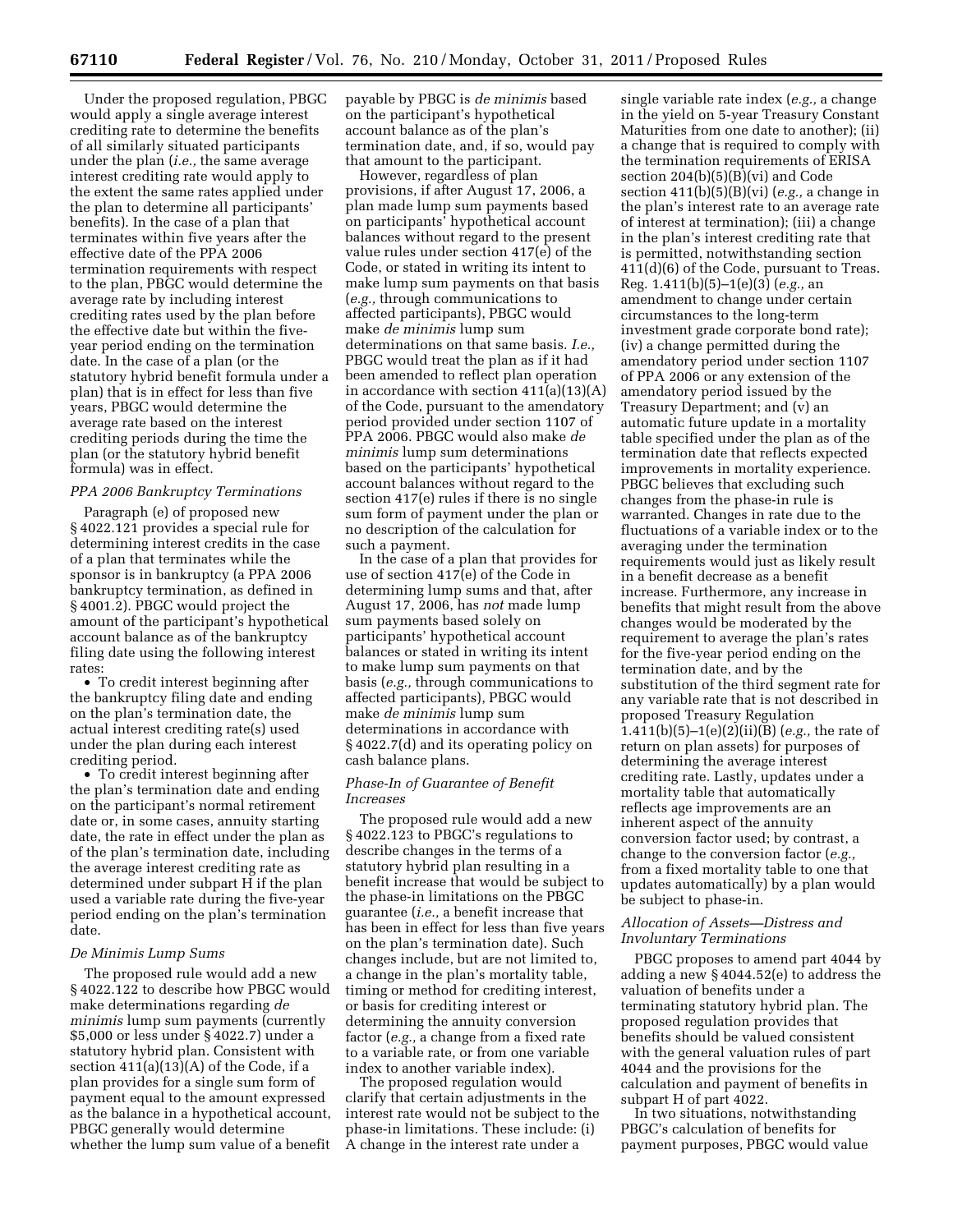the benefits under a cash balance plan in the same manner as all other benefits are valued. First, although proposed new § 4022.122 provides for the determination of *de minimis* lump sums in some cases on the basis of the participant's hypothetical account balance, a benefit payable as a *de minimis* lump sum would nevertheless be required to be valued, for purposes of part 4044, in the form of a benefit payable as an annuity in the absence of a valid election under the terms of the plan (as is the case under current regulations). Second, despite the special rule in proposed new § 4022.121(a)(3)(ii) that would generally

require PBGC to use the plan's interest crediting rate and annuity conversion interest rate to determine benefits commencing or elected during the time period between the plan's termination date and the date on which PBGC institutes termination proceedings, these benefits would be valued, for purposes of part 4044, using the interest rates in effect under the plan (including the five-year average rate, if applicable) as of the plan's termination date.

Proposed new § 4044.52(e)(4) describes the calculation of a priority category 3 benefit under a statutory hybrid plan. Priority category 3 benefits generally are benefits in pay status, or that could have been in pay status, three years before the termination date; priority category 3 benefits come ahead of guaranteed benefits in priority category 4 in the section 4044 asset allocation. In a plan termination that is not a PPA 2006 bankruptcy termination, the priority category 3 benefit for a participant eligible to receive an annuity (taking into account PBGC's rules on the Earliest PBGC Retirement Date under § 4022.10) before the beginning of the three-year period ending on the termination date but not in pay status as of that date would be determined based on the balance of the participant's hypothetical account and the interest crediting rate and annuity conversion factor under the plan had the participant retired three years before the termination date.11 In the case of PPA 2006 bankruptcy termination, the bankruptcy filing date would substitute for the termination date in determining whether a participant or beneficiary is eligible for a priority category 3 benefit, and the amount of benefits in priority

category 3. A priority category 3 benefit would in no event exceed the benefit amount payable under the terms of the plan as of the plan's termination date (determined by applying the averaging rules under § 4022.121 if the plan uses a variable rate).

## *Standard and Distress Terminations*

The termination requirements under section  $411(b)(5)(B)(vi)$  of the Code, added by PPA 2006, apply to any applicable defined benefit plan upon the termination of the plan. Sections 4041.28(c) and 4041.50 provide that, in general, the plan administrator of a plan that terminates in a standard termination or a distress termination where the plan is sufficient for guaranteed benefits must close out the plan ''in accordance with all applicable requirements under the Code and ERISA.'' These requirements include the new rules for cash balance plans under section 411(b)(5)(B)(vi) of the Code and implementing Treasury regulations.

The proposed rule would amend § 4041.28(c) to provide that for purposes of part 4041 the plan administrator of a statutory hybrid plan would be deemed to satisfy the applicable Code and ERISA requirements if it calculates and pays benefits consistent with the interest and mortality provisions described in proposed new § 4022.121.

## *Issues Not Addressed*

This proposed rule does not address issues relating to plans in which the interest crediting rate is determined by participant direction, *e.g.,* where the interest crediting rate depends upon choices made by the participant. PBGC will provide further guidance as appropriate.

## **Applicability**

The proposed regulatory changes to implement the plan termination requirements under section 411(b)(5)(B)(vi) of the Code would generally apply to any plan with a termination date in a plan year beginning on or after January 1, 2008. In addition, the proposed changes would apply to any plan that was not in existence on June 29, 2005. Pursuant to sections 701(e)(3) through (e)(5) of PPA 2006, if a plan elected to have these statutory provisions apply for any period after June 29, 2005, and before the plan year beginning on or after January 1, 2008, or if the statutory provisions are first effective for a plan after the first plan year beginning on or after January 1, 2008 (*e.g.,* a collectively bargained plan), these regulatory changes would apply to any plan with a termination date on or after such

earlier effective date elected by the plan, or such later effective date provided under PPA 2006. For plans that terminate under part 4041 on or after the effective date of these statutory provisions and pending the issuance of final Treasury regulations, compliance with PPA 2006 would constitute compliance with the new rules for Title IV purposes.12

The proposed regulatory changes to implement the lump sum provisions under section 411(a)(13) of the Code would apply to distributions made from a terminated plan with a termination date in a plan year beginning on or after January 1, 2008.

#### **Regulatory Impact Analysis**

## *Regulatory Procedures*

Executive Order 12866 ''Regulatory Planning and Review'' and Executive Order 13563 ''Improving Regulation and Regulatory Review''

Executive Orders 12866 and 13563 direct agencies to assess all costs and benefits of available regulatory alternatives and, if regulation is necessary, to select regulatory approaches that maximize net benefits (including potential economic, environmental, public health and safety effects, distributive impacts, and equity). Executive Order 13563 emphasizes the importance of quantifying both costs and benefits, of reducing costs, of harmonizing rules, and of promoting flexibility. Executive Orders 12866 and 13563 require a comprehensive regulatory impact analysis be performed for any economically significant regulatory action, defined as an action that would result in an annual effect of \$100 million or more on the national economy or which would have other substantial impacts. In accordance with OMB Circular A–4, the Department has examined the economic and policy implications of this proposed rule and has concluded that the action's benefits justify its costs.

Under Section 3(f)(1) of Executive Order 12866, a proposed rule is economically significant if ''it is likely to result in a rule that may \* \* \* [h]ave an annual effect on the economy of \$100 million or more or adversely affect in a material way the economy, a sector of

<sup>&</sup>lt;sup>11</sup> Benefits in priority category 3 are limited to the lowest annuity benefit payable under the plan provisions at any time during the five-year period ending on the termination date (or bankruptcy filing date, if applicable). This limitation also affects the benefits of participants who retired between three and five years before the termination date (or bankruptcy filing date, if applicable).

<sup>12</sup>The 2010 final Treasury regulations provide that, for periods after the statutory effective date and before the regulatory effective date, a plan is permitted to rely on the provisions of the 2010 final Treasury regulations, the 2010 proposed Treasury regulations, the 2007 proposed regulations on Hybrid Retirement Plans, 72 FR 73680, 48 (Dec. 28, 2007), and IRS Notice 2007–6 for purposes of satisfying the requirements of sections 411(a)(13) and  $411(b)(5)$  of the Code.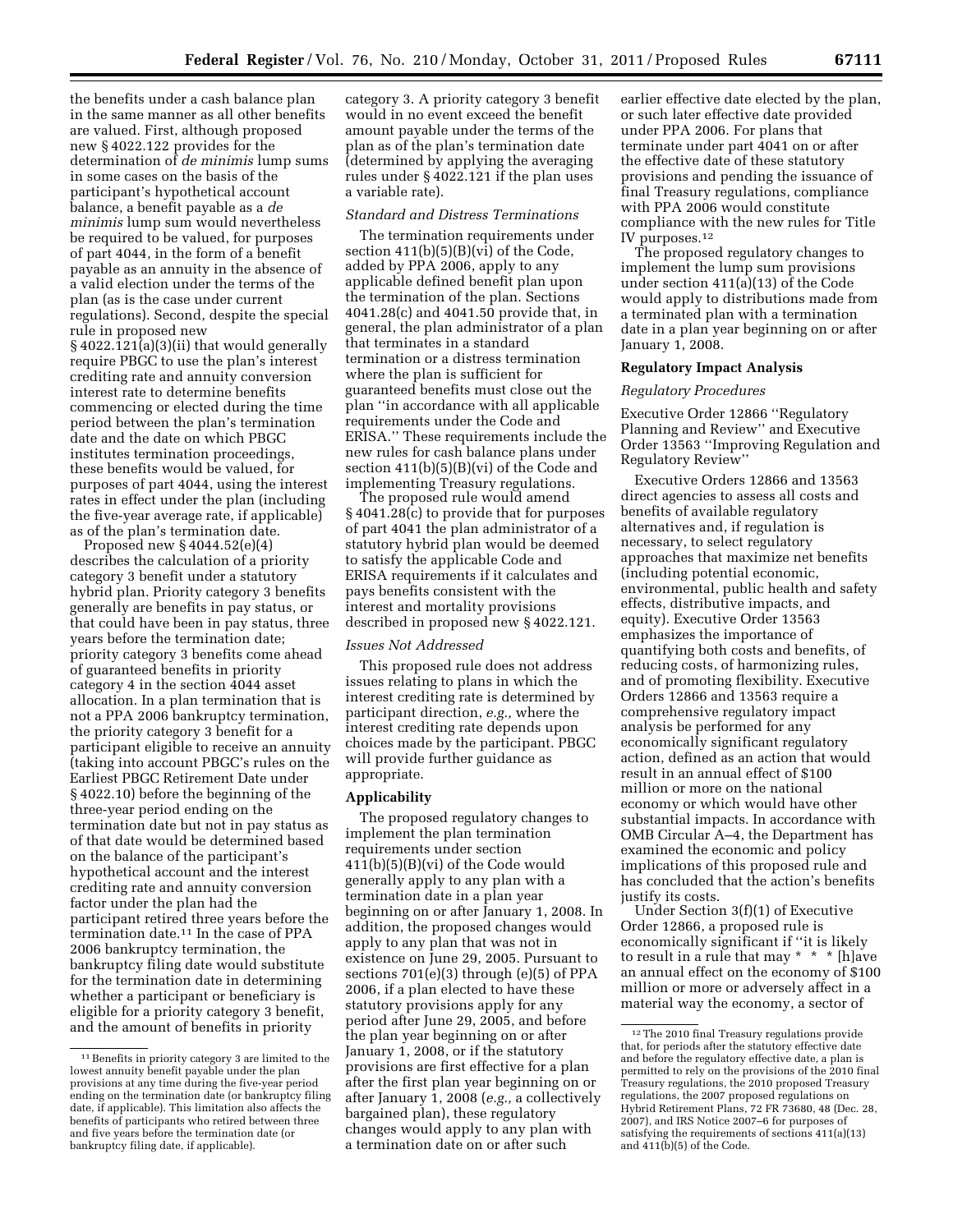the economy, productivity, competition, jobs, the environment, public health or safety, or State, local, or tribal governments or communities.'' PBGC has determined that this proposed rule does not cross the \$100 million threshold for economic significance and is not otherwise economically significant.

The economic effect of the proposed rule is attributable almost entirely to the economic effect of the PPA 2006 changes to terminating cash balance plans. Accordingly, PBGC is basing its determination on its experience with plans subject to these provisions.

PBGC estimates that, to date, the total economic effects of the PPA 2006 changes—in terms of lower benefits paid to participants and associated savings—is less than \$4 million. These effects are primarily due to lower lump sum payments to some participants as a result of the PPA 2006 provisions that allow payment of the hypothetical account balance to participants. Because PBGC generally pays lump sums only when the benefit is *de minimis*  (currently \$5,000 or less), and because only a small percentage of participants in cash balance plans trusteed by PBGC receive benefits in lump sum form, the economic effects are relatively small.

PBGC estimates that there will be little if any economic effect from PPA 2006's averaging provisions. As explained in the Background section, before the PPA 2006 changes went into effect, if a cash balance plan used a variable interest rate at plan termination to determine accrued benefits, for payment purposes PBGC credited interest to a participant's account using the plan's variable index from the termination date until a participant's normal retirement date or annuity starting date. PPA 2006 requires that a cash balance plan that uses a variable rate for calculating benefits use the average of the rates used under the plan during the five-year period ending on the plan termination date. This change could result in larger benefits payable to some participants and smaller benefits payable to other participants as compared to the pre-PPA 2006 methodology, depending on fluctuations in rates. PBGC believes that these losses and gains in benefits for participants will be largely offsetting.

Although, PBGC cannot predict with certainty which cash balance plans will terminate, the funding level of such plans, or the number of participants that will be paid *de minimis* lump sum payments, given the relatively low estimate of the effect of the statutory provisions to date, PBGC has determined that the annual effect of the

proposed rule will be less than \$100 million.

#### *Regulatory Flexibility Act*

PBGC certifies under section 605(b) of the Regulatory Flexibility Act (5 U.S.C. 601 *et seq.*) that the amendments in this proposed rule would not have a significant economic impact on a substantial number of small entities. The amendments implement and in some cases clarify statutory changes made in PPA 2006; they do not impose new burdens on entities of any size. Accordingly, as provided in section 605 of the Regulatory Flexibility Act (5 U.S.C 601 *et seq.*), sections 603 and 604 do not apply.

## **Paperwork Reduction Act**

The amendments in the proposed rule would change the information requirements approved by the Office of Management and Budget under the Paperwork Reduction Act under OMB control number 1212–0036 (expires December 31, 2013). PBGC is submitting the information requirements relating to these amendments to part 4041 to the Office of Management and Budget for review and approval under the Paperwork Reduction Act. Copies of PBGC's request may be obtained free of charge by contacting the Disclosure Division of the Office of the General Counsel of PBGC, 1200 K Street, NW., Washington, DC 20005, (202) 326–4040; the request is also available on *[http://](http://www.reginfo.gov) [www.reginfo.gov.](http://www.reginfo.gov)* 

PBGC estimates that 1,379 plan administrators will be subject to the collection of information requirements under 1212–0036 each year, and that the total annual burden of complying with these requirements is 2,161 hours and \$3,098,441. Much of the work associated with terminating a plan is performed for purposes other than meeting these requirements. (Detailed information on these burden estimates is included in PBGC's request.)

Comments on the paperwork provisions under this proposed rule should be sent to the Office of Information and Regulatory Affairs, Office of Management and Budget, Attention: Desk Officer for Pension Benefit Guaranty Corporation, via electronic mail at

*OIRA*\_*[DOCKET@omb.eop.gov](mailto:OIRA_DOCKET@omb.eop.gov)* or by fax to (202) 395–6974. Although comments may be submitted through December 30, 2011, the Office of Management and Budget requests that comments be received on or before November 30, 2011 to ensure their consideration. Comments may address (among other things)—

• Whether the proposed collection of information is needed for the proper performance of PBGC's functions and will have practical utility;

• The accuracy of PBGC's estimate of the burden of the proposed collection of information, including the validity of the methodology and assumptions used;

• Enhancement of the quality, utility, and clarity of the information to be collected; and

• Minimizing the burden of the collection of information on those who are to respond, including through the use of appropriate automated, electronic, mechanical, or other technological collection techniques or other forms of information technology, *e.g.,* permitting electronic submission of responses.

## **List of Subjects**

*29 CFR Part 4001* 

Pensions.

*29 CFR Part 4022* 

Pension insurance, Pensions.

#### *29 CFR 4041*

Pension insurance, Pensions, Reporting and recordkeeping requirements.

#### *29 CFR 4044*

Pension insurance, Pensions. For the reasons given above, PBGC proposes to amend 29 CFR parts 4001, 4022, 4041, and 4044 as follows.

#### **PART 4001—TERMINOLOGY**

1. The authority citation for part 4001 continues to read as follows:

**Authority:** 29 U.S.C. 1301, 1302(b)(3).

2. In § 4001.2, add a new definition in alphabetical order to read as follows:

## **§ 4001.2 Definitions**

*Statutory hybrid plan* means a cash balance plan or other statutory hybrid plan under regulations issued by the Department of the Treasury.

## **PART 4022—BENEFITS PAYABLE IN TERMINATED SINGLE-EMPLOYER PLANS**

3. The authority citation for part 4022 continues to read as follows:

**Authority:** 29 U.S.C. 1302, 1322, 1322b, 1341(c)(3)(D), and 1344.

4. In § 4022.2, amend the first paragraph by removing the words 'proposed termination date, substantial owner'' and adding in their place ''proposed termination date, statutory hybrid plan, substantial owner.''

5. Add a new subpart H to read as follows: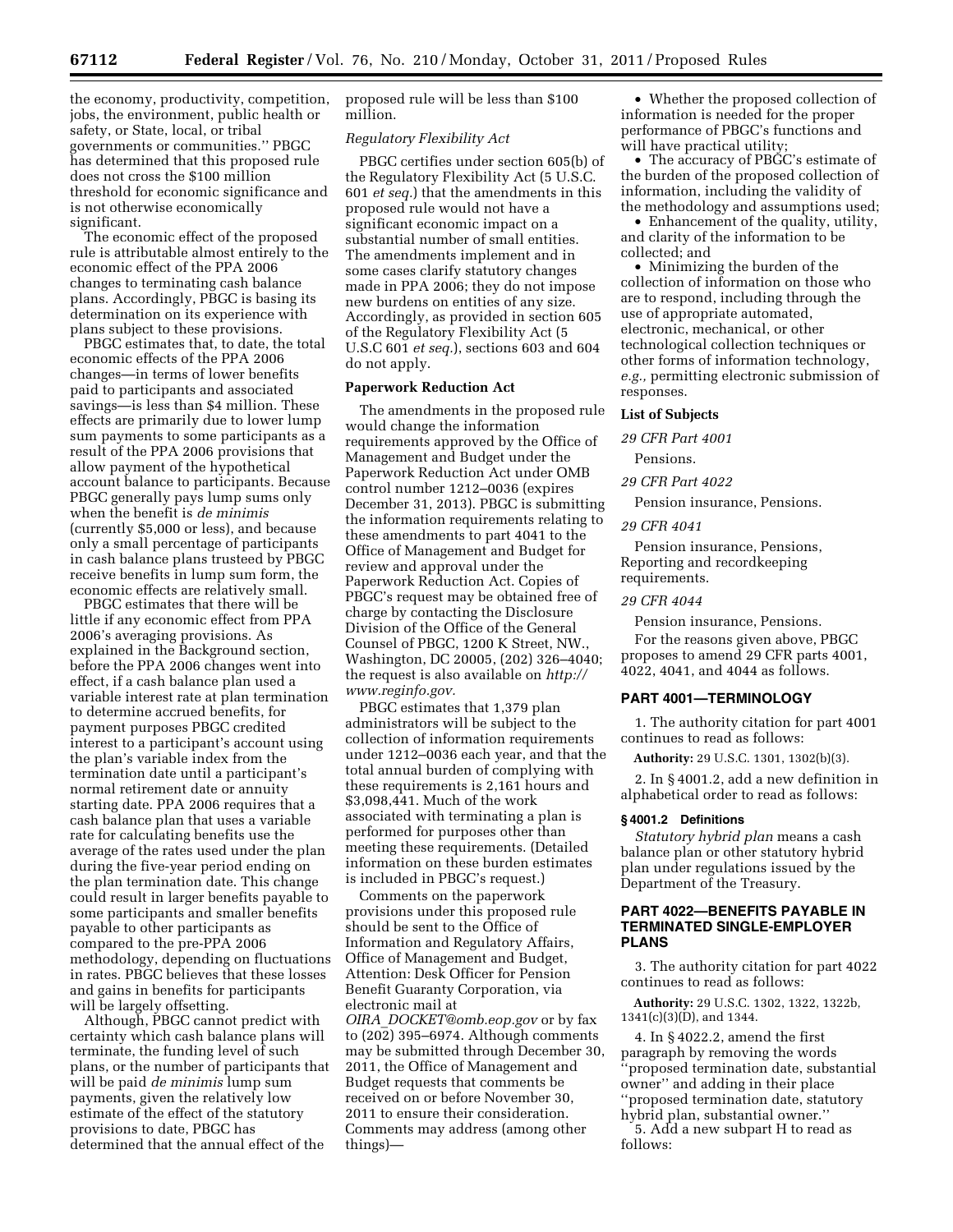## **Subpart H—Calculation of Benefits Payable Under Statutory Hybrid Plans**

## **§ 4022.120 Purpose and scope.**

(a) *General.* This subpart H supplements the general rules in part 4022. These rules apply for determining the benefit payable under the provisions of a statutory hybrid plan and the amount of the benefit that PBGC will guarantee or that is payable under title IV of ERISA. To the extent the rules and procedures of this subpart H conflict with the rules and procedures in subparts A through G of part 4022, the provisions of subpart H govern.

(b) *Statutory hybrid plan.* In general, a statutory hybrid plan (defined in § 4001.2 of this chapter) includes a hybrid defined benefit pension plan under the terms of which the accumulated benefit of a participant (or any portion thereof) is expressed as the current balance of a hypothetical account maintained for the participant (a cash balance formula), as the current value of an accumulated percentage of the participant's final average compensation (a pension equity formula), or as a formula with an effect similar to a cash balance or pension equity formula. This subpart H applies with respect to all or any portion of a participant's benefit under a defined benefit plan to the extent such benefit is determined under a statutory hybrid benefit formula.

#### **§ 4022.121 Interest and mortality assumptions and other plan terms.**

(a) *In general.* PBGC will determine a participant's benefit based on the terms of the plan, including the interest rate and mortality table otherwise applicable for determining that benefit under the plan, as of the plan's termination date. Special rules apply under paragraph (e) of this section for a PPA 2006 bankruptcy termination.

(1) *Plan terms.* PBGC will determine plan benefits using relevant plan provisions in effect as of the plan's termination date (or, for determining the average rate in the case of a variable rate, within the 5-year period ending on the plan's termination date). All relevant plan provisions (including provisions that become applicable upon plan termination) must be consistent with the requirements under section 204(b)(5)(B) of ERISA and section 411(b)(5)(B) of the Code and regulations thereunder. Relevant plan provisions include, but are not limited to, the following:

(i) The basis and the timing for determining the interest crediting rate used by the plan for each plan year (or portion thereof).

(ii) The periodic frequency at which interest credits are applied (monthly, quarterly, etc.).

(iii) The interest rate and mortality table (or conversion factor) used to determine the amount of any benefit payable in the form of an annuity payable at normal retirement age. If a plan uses a mortality table as of the termination date that is updated automatically to reflect expected improvements in mortality experience (*e.g.,* the applicable mortality table provided under Code section 417(e)(3)), PBGC will take into account future adjustments under that table for expected improvements in mortality experience through each participant's annuity starting date.

(iv) The averaging methodology to be used, if the interest crediting rate or the annuity conversion interest rate under the plan is a variable rate, upon the termination of the plan.

(v) The method for determining a participant's annuity benefit. Examples—

*Example 1.* Immediate annuity conversion plan. A cash balance plan determines immediate annuity benefits by applying immediate annuity conversion factors to the participant's hypothetical account balance as of the annuity starting date. PBGC will add interest credits to the participant's hypothetical account balance each interest crediting period beginning after the plan's termination date through the participant's annuity starting date and convert the balance to an annuity using the immediate annuity conversion factors (specified under the plan as of the termination date) at the participant's age on the annuity starting date.

*Example 2.* Deferred annuity conversion plan. A pension equity plan determines annuity benefits by applying deferred annuity conversion factors to the accumulated percentage of the participant's final average compensation at cessation of accruals. PBGC will determine the current value of the accumulated percentage of an active participant's final average compensation as of the plan's termination date and convert this value to an annuity using the deferred annuity conversion factors specified under the plan as of the termination date (followed by an adjustment, if necessary, in the annuity using the plan's early retirement provisions to reflect the participant's age on the annuity starting date) to determine the benefit payable as an annuity at different future ages to the participant.

*Example 3.* Projected annuity conversion plan. A cash balance plan determines annuity benefits by reference to the accrued benefit, which is determined by projecting the participant's hypothetical account balance with interest credits to the plan's normal retirement age. PBGC will add interest credits to the participant's hypothetical account balance each interest crediting period beginning after the plan's termination date through the participant's

normal retirement date (or the current date, if later) and convert the balance to an annuity payable at that age using the immediate conversion factors for that age (or the interest rate and mortality table) specified under the plan as of the termination date (followed by an adjustment, if necessary, in the annuity using the plan's early retirement provisions to reflect the participant's age on the annuity starting date).

(2) *Fixed or variable interest rate and related terms.* If, during the 5-year period ending on the plan's termination date, the plan uses the same fixed interest rate to determine a participant's accumulated benefit or the amount of any benefit under the plan payable in the form of an annuity payable at normal retirement age, PBGC will apply the rules in paragraph (b) of this section. If, during the 5-year period ending on the plan's termination date, the plan uses a variable rate (as defined in paragraph (c)(4)) to determine a participant's accumulated benefit or the amount of any benefit under the plan payable in the form of an annuity payable at normal retirement age, PBGC will apply the rules in paragraph (c) of this section. To the extent that the terms of the plan do not satisfy section 204(b)(5)(B) of ERISA and section 411(b)(5)(B) of the Code and implementing regulations, or that the plan fails to specify provisions necessary to implement applicable statutory and regulatory requirements, PBGC will determine plan benefits using the rules under paragraph (d) of this section. In the case of a PPA 2006 bankruptcy termination, PBGC will apply the interest crediting rules in paragraph (e) of this section.

(3) *Benefits affected.* (i) *General rule.*  The provisions of this § 4022.121 apply to determine the benefits of any participant or beneficiary with an annuity starting date after the plan's termination date. If the plan administrator issues a notice of intent to terminate in a distress termination under ERISA section 4041(c), in compliance with § 4041.42 of this chapter, the plan administrator must apply the provisions of this § 4022.121 as of the proposed termination date specified in the notice of intent to terminate under § 4041.43. (If the plan fails to qualify for distress termination, in accordance with § 4041.42(d), benefits determined using an average interest rate must be recalculated using the interest rate otherwise applicable under the plan, disregarding the proposed termination date.)

(ii) *Special rule for involuntary terminations.* Notwithstanding paragraph (a)(3)(i) of this section, if PBGC initiates termination proceedings under ERISA section 4042 and the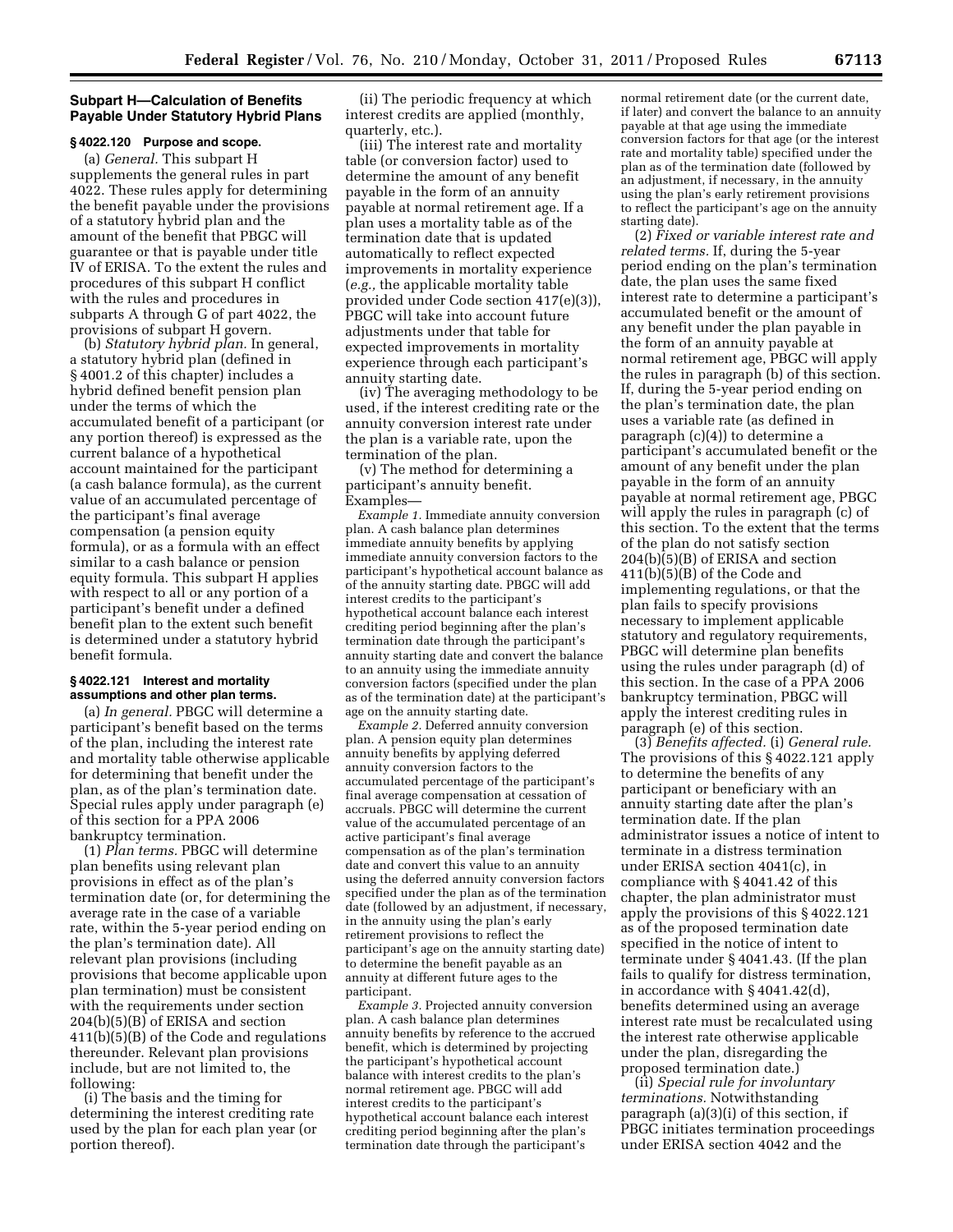termination date is earlier than the date on which PBGC institutes such proceedings, PBGC generally will not change the interest rate(s), the mortality table, or other conversion factor used by the plan (in accordance with ongoing plan provisions) to calculate a benefit payable to a participant or beneficiary whose annuity starting date is after the termination date but on or before the date on which PBGC institutes termination proceedings. PBGC also generally will not change the interest rate(s), the mortality table, or other conversion factor used by the plan to calculate the benefit of a participant or beneficiary who submits a completed election for an annuity benefit during the period between the termination date and the date on which PBGC initiates termination proceedings. (This special rule does not apply in the case of a plan that issues a notice of intent to terminate in a distress termination under section 4041(c) and subsequently terminates under section 4042, where the termination date is the same as the proposed termination date under section 4041(c).) PBGC may in its discretion apply the general rule in paragraph (a)(3)(i) instead of the special rule in this paragraph (a)(3)(ii) if warranted under the facts and circumstances (*e.g.,* to avoid abuse).

(b) *Fixed interest rate.* If the interest crediting rate used to determine the participant's accumulated benefit (or a portion thereof) under the plan is the same fixed rate during each interest crediting period for which the interest crediting date is within the 5-year period ending on the plan's termination date, PBGC will use the fixed rate to apply interest credits to a participant's hypothetical account beginning after the termination date and ending on the participant's normal retirement date or annuity starting date, as applicable. If the interest rate (or tabular adjustment factor) used to determine the amount of any benefit under the plan payable in the form of an annuity payable at normal retirement age is the same fixed rate (or factor) for the entire 5-year period ending on the termination date, PBGC will use such fixed rate (or factor) to convert the participant's hypothetical account to an annuity.

(c) *Variable rate.* 

(1) *Use of average rate for determining interest credits after termination date.* 

(i) If the interest rate used by the plan to determine a participant's accumulated benefit (or a portion thereof) under the plan was a variable rate during the interest crediting periods in the 5-year period ending on the plan's termination date, PBGC will use the average of the interest crediting rates

used under the plan during the 5-year period ending on the termination date to apply interest credits to a participant's hypothetical account balance beginning after the termination date and ending on the participant's normal retirement date or annuity starting date, as applicable.

(ii) For purposes of paragraph (c)(1)(i), the average is the arithmetic average, expressed as an annual rate, of the interest crediting rates that applied under the terms of the plan during any interest crediting period for which the interest crediting date is within the 5 year period ending on the termination date (excluding any interest crediting date under the terms of the plan that is distinct from the plan's regular interest crediting date, such as the date of separation from employment or plan termination).

(2) *Use of average rate for determining annuity amount.* If the interest rate (or tabular adjustment factor) used by the plan to determine the amount of any benefit under the plan payable in the form of an annuity payable at normal retirement age is a variable rate during the 5-year period ending on the plan's termination date, PBGC will determine the arithmetic average of the interest rates (or factors) that applied under the terms of the plan during periods for which the date of any rate (or factor) change was within the 5-year period ending on the termination date. The average rate will apply to determine the amount of any benefit under the plan payable in the form of a life annuity (*i.e.,* an annuity that continues at least as long as the life of the annuitant) payable at normal retirement age, or, in the case of an immediate annuity conversion plan that uses a variable rate to determine the amount of a benefit, to determine the amount of any benefit under the plan payable in the form of a life annuity payable at the annuity starting date. In either case, the averaging requirement will apply only to determine the amount of the benefit in the automatic PBGC form under § 4022.8(b) of PBGC's regulation on Benefits Payable in Terminated Single-Employer Plans, *e.g.,* the form a married participant or an unmarried participant (as applicable) would be entitled to receive from the plan in the absence of an election. If the participant or beneficiary elects an optional PBGC form under § 4022.8(c), PBGC will convert the benefit amount from the automatic PBGC form in accordance with that section.

(3) *Replacement with 3rd Segment Rate.* If the interest crediting rate in any interest crediting period during the 5 year period ending on the termination date is a variable rate described in

§ 1.411(b)(5)–1(d)(5) of the Treasury regulations or a variable rate that is impermissible under Treasury regulations, PBGC will replace such rate with the third segment rate under Code section  $430(h)(2)(C)(iii)$  for the last calendar month ending before the beginning of the interest crediting period. Consistent with Treasury regulations, PBGC generally will adjust the third segment rate to account for any maximums or minimums to the interest crediting rate that applied in the period under the plan's terms, but will not adjust the third segment rate with regard to other reductions that applied in the period under the plan.

(4) *Application of average interest rate.* The average interest crediting rate determined under paragraphs (c)(1),  $(c)(2)$ , and  $(c)(3)$  of this section will apply to determine the participant's accumulated benefit beginning after the plan's termination date, and ending on the participant's normal retirement date (or later annuity starting date), or depending on the terms of the plan—the participant's annuity starting date. If the plan's termination date occurs in the middle of an interest crediting period, the participant's hypothetical account balance will be credited with a pro rata amount of the interest credit the participant would have otherwise received under the terms of the plan for the portion of the interest crediting period ending on the plan's termination date (but this rate will not be included in the average interest crediting rate determined under paragraphs (c)(1), (c)(2), and (c)(3) of this section). For any subsequent partial interest crediting period (*e.g.,* a portion of the interest crediting period following the plan's termination date), the participant's hypothetical account balance will be credited with a pro rata amount of the average interest crediting rate determined under paragraphs (c)(1),  $(c)(2)$ , and  $(c)(3)$ .

(5) *Definition of variable rate.* A variable interest rate is a rate of interest that is adjusted at least annually under the plan based on a floating interest rate, yield, or rate of return, and that otherwise satisfies the requirements of section 204(b)(5) of ERISA and section 411(b)(5) of the Code and regulations thereunder. It includes interest credits determined under a plan based on the greater of 2 or more different interest crediting rates (*e.g.,* a fixed rate and a variable rate); a floor applied to certain rates; and a rate that can never be in excess of certain bond-based rates (see Treasury regulations  $\S 1.411(b)(5)-1(d)$ . Also, for purposes of the averaging rules described in § 4022.121(c), a variable rate includes any rate that was not the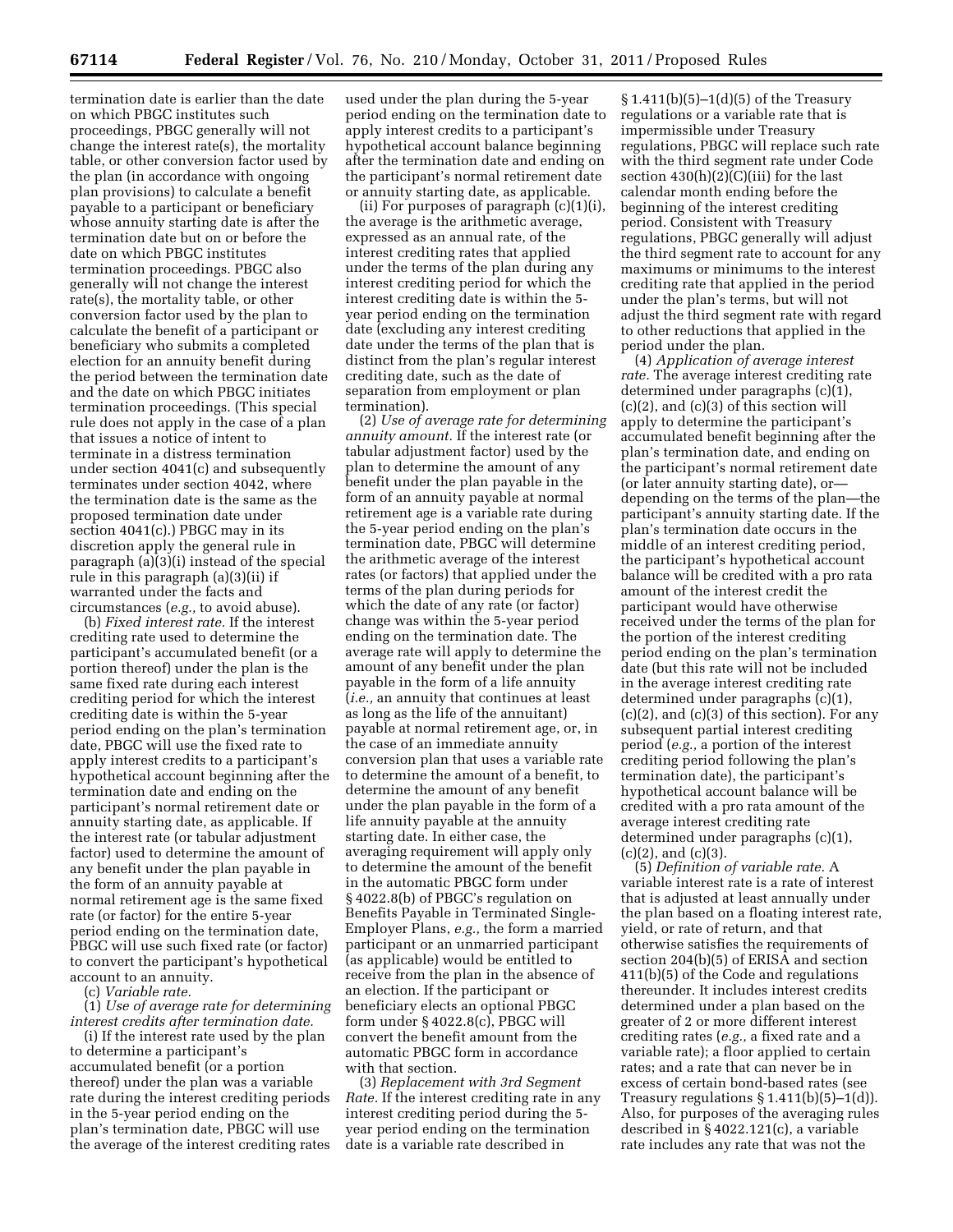same fixed rate on any interest crediting date during the interest crediting periods in the 5-year period ending on the plan's termination date or, in the case of a variable annuity conversion rate (or factor), on the date of any rate (or factor) change within the 5-year period ending on the termination date.

(d) *Default rules for determining benefits.* To the extent that plan provisions do not satisfy section 204(b)(5)(B) of ERISA and section 411(b)(5)(B) of the Code and implementing regulations, or that the plan fails to specify provisions necessary to implement applicable statutory or regulatory requirements (including requirements in paragraph  $(d)(5)$  and  $(d)(6)$  of this section), PBGC will apply the rules in paragraphs (d)(1) through (d)(6) of this section.

(1) *Averaging requirement or averaging methodology.* If the plan uses a variable rate to determine the participant's accumulated benefit or the amount of any benefit payable as an annuity at normal retirement age, PBGC will determine a participant's benefits using the arithmetic average of the rates of interest used under the plan, as described in paragraph (c).

(2) *Mortality table.* With respect to the mortality table to be used, PBGC will use the mortality table provided under Code section 417(e) that would apply if the annuity starting date were the plan's termination date (*i.e.,* no future projections to the mortality table).

(3) *Interest crediting rate.* Solely with respect to a plan's failure to specify the interest crediting rate to be used, PBGC will compute an average interest crediting rate as the arithmetic mean of the 30-year Treasury Constant Maturity rates in effect for five calendar months: the calendar month in which the plan terminates, and, for each of the preceding four years, the calendar month that is the same as the calendar month in which the plan terminates. For example, if a plan terminates in July 2009, the relevant months would be July 2009, July 2008, July 2007, July 2006, and July 2005.

(4) *Annuity conversion interest rate.*  With respect to an annuity conversion interest rate or conversion factor to be used, PBGC will compute an average annuity conversion interest rate as the arithmetic mean of the 30-year Treasury Constant Maturity rates in effect for five calendar months: the calendar month in which the plan terminates, and, for each of the preceding four years, the calendar month that is the same as the calendar month in which the plan terminates. For example, if a plan terminates in July 2009, the relevant months would be July 2009, July 2008, July 2007, July 2006, and July 2005.

(5) *Five-year period includes plan years before 2008.* PBGC will take into account the interest rates used under the plan prior to the first plan year beginning on or after January 1, 2008 (or the earlier or later effective date described in sections 701(e)(3)–(5) of PPA 2006), if these plan years are part of the 5-year averaging period, for purposes of calculating an average rate of interest. For plans in existence on June 29, 2005, the rates used before the 2008 plan year (or other PPA 2006 effective date for a plan) during the 5 year averaging period are not subject to the requirements of section 204(b)(5)(B) of ERISA and section 411(b)(5)(B) of the Code (except as otherwise provided under Treasury regulations) although PBGC will apply the rules in paragraph (c)(2) of this section to such rates.

(6) *Statutory hybrid benefit formula in effect less than five years.* If the statutory hybrid benefit formula under the plan was in effect for less than five years, PBGC will use the interest rates used under the plan, modified in accordance with this section, during the period the statutory hybrid benefit formula was in effect to calculate the average rate of interest.

(7) *Examples of application of averaging rules.* 

*Example 1. Projected annuity conversion plan with replacement of 3rd segment rate.*  Upon the termination of a cash balance plan, the plan provides a variable index for purposes of determining the interest crediting rate. The plan credits interest annually at the end of each calendar year through the participant's normal retirement date (or the current date, if later). The plan's termination date is June 30, 2015. For the two immediately preceding interest crediting dates within the 5-year period ending on the termination date, December 31, 2014, and December 31, 2013, the plan used the annual rate of return on plan assets as of the end of the preceding plan year as its interest crediting rate. For the three preceding interest crediting dates within the 5-year period, the plan used the rates under a Treasury bond index described in Treas. Reg. § 1.411(b)(5)–1(d)(4) as of the end of the preceding plan year as its interest crediting rate. Based on these rates, the plan used interest crediting rates of 8.00%,  $-3.00\%$ , 4.50%, 5.50%, and 6.00%, respectively, for the interest crediting periods ending December 31, 2014, December 31, 2013, December 31, 2012, December 31, 2011, and December 31, 2010. When calculating the average rate of interest, PBGC would replace the rate of return on plan assets with the third segment rate for the last calendar month ended before the beginning of each interest crediting period. Assume these third segment rates are 6.40% and 6.70%, respectively. PBGC would replace the 8.00% interest rate with 6.40% and the  $-3.00\%$  interest rate

with 6.70%. PBGC would then calculate the average rate of interest as the arithmetic average of 6.40%, 6.70%, 4.50%, 5.50%, and 6.00%, which equals  $5.82\%$  ((6.40 + 6.70 +  $4.50 + 5.50 + 6.00/5$ ). PBGC thus would use a pro rata amount of the annual rate of return on plan assets for the period ending December 31, 2014, to credit a participant's hypothetical account balance for the period from January 1, 2015 through June 30, 2015, and a rate of 5.82% to apply interest credits to a participant's hypothetical account balance each year for the period from July 1, 2015, through the participant's normal retirement date (pro rated for any partial interest crediting period).

*Example 2. Immediate annuity conversion plan with fixed tabular conversion factor.*  The interest crediting rate is the same as in *Example 1,* except that the plan credits interest through the participant's retirement date and provides for immediate annuity conversion factors at any age. Assume a participant has a hypothetical account balance equal to \$100,000 as of the plan's termination date on June 30, 2015; this balance includes annual pay credits through December 31, 2014, and a pro rata interest credit through June 30, 2015, based on the plan's interest crediting rate. The participant retires on November 1, 2020, at age 55. PBGC would determine the participant's hypothetical account balance on November 1, 2020, by applying interest credits to the participant's \$100,000 hypothetical account balance at an annual rate of 5.82%, credited on December 31 of each year and pro rated for any partial crediting period. The resulting hypothetical account balance at the participant's retirement is \$135,216  $($100,000 \times 1.0582^{5.33333})$  (this includes pro rata credit for the periods July 1, 2015 through December 31, 2015, and January 1, 2020 through October 31, 2020). PBGC would then determine the amount of the participant's benefit payable as an annuity by converting the hypothetical account balance to an immediate annuity using the plan's immediate annuity conversion factor at age 55. The plan provides for an immediate annuity conversion factor of 14.2 at age 55. Therefore, the resulting monthly annuity benefit for the participant at age 55 is \$794  $$135,216/(14.2 \times 12)$ .

*Example 3. Immediate annuity conversion plan with variable conversion interest rate.*  The facts are the same as in Examples 1 and 2, except that the plan used a variable annuity conversion rate based on the rates under a Treasury bond index described in Treas. Reg. § 1.411(b)(5)–1(d)(4) at the beginning of each plan year. The plan's average annuity conversion rate would include rates on the date of each rate change that occurred within the 5-year period from July 1, 2010 through June 30, 2015. Assume these rates are 5.25%, 4.75%, 5.50%, 4.50%, and 5.50%, respectively, for the date of each rate change on January 1, 2015, January 1, 2014, January 1, 2013, January 1, 2012, and January 1, 2011. PBGC would calculate the arithmetic average of 5.25%, 4.75%, 5.50%, 4.50%, and 5.50%, which equals 5.10%  $((5.25 + 4.75 + 5.50 + 4.50 + 5.50)/5)$ . The plan defines the mortality table used to convert account balances to monthly annuity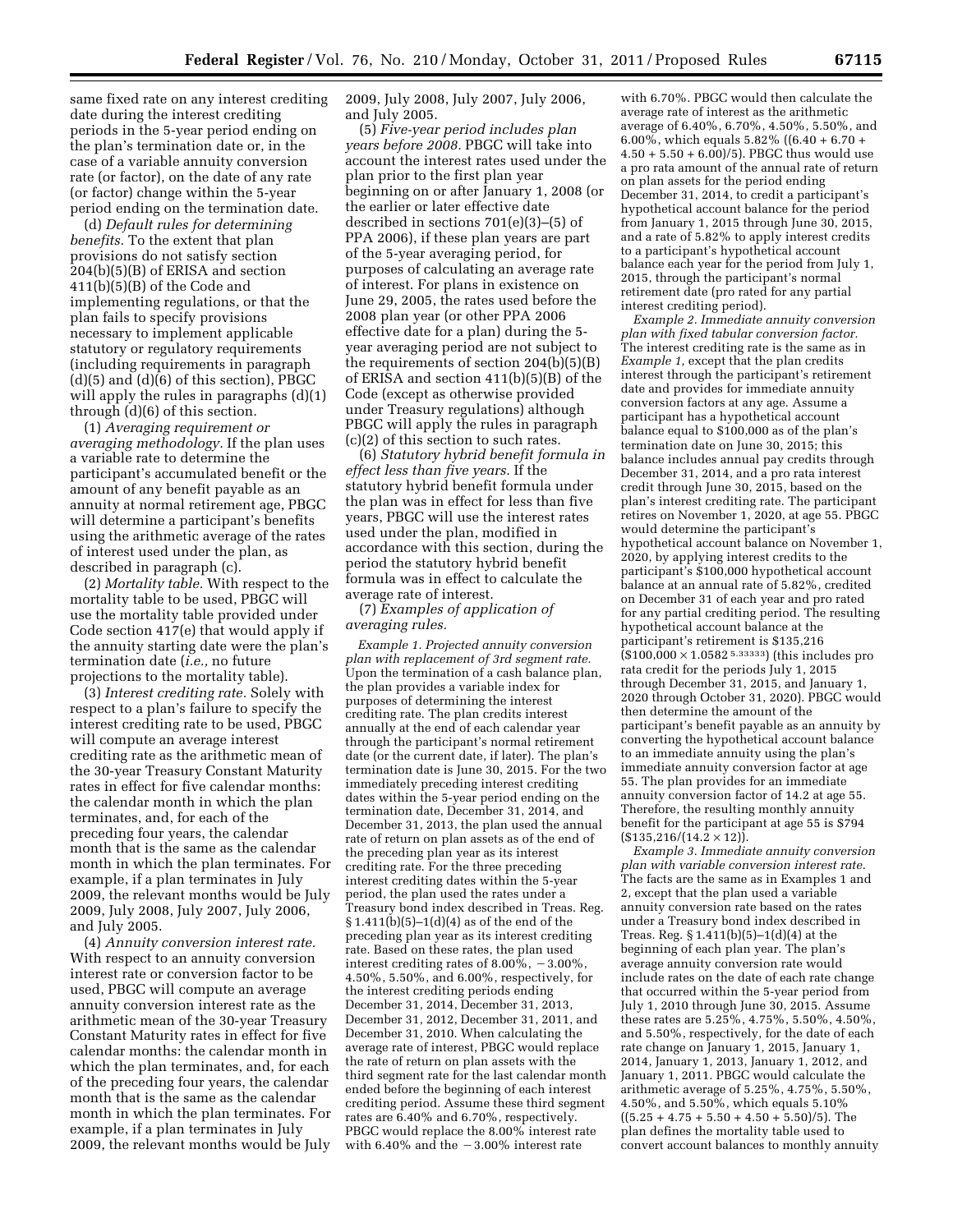benefits to be GAR94. PBGC would then use 5.10% and mortality table GAR94 to calculate an annuity conversion factor of 14.4198 at age 55. Therefore, the resulting monthly annuity benefit for the participant at age 55 is \$781 (\$135,216/(14.4198  $\times$  12)).

(e) *PPA 2006 bankruptcy termination.*  In the case of a PPA 2006 bankruptcy termination, PBGC will apply interest credits to a participant's hypothetical account balance determined as of the bankruptcy filing date by using the following interest rates:

(i) The interest rate(s) in effect under the plan for the period beginning after the bankruptcy filing date and ending on the plan's termination date.

(ii) The interest rate as of the plan's termination date—or if the interest rate under the plan is a variable rate as of the termination date, the average rate of interest as determined under paragraphs (c) or (d) of this section—for the period beginning after the termination date and ending on the participant's normal retirement date (or later annuity starting date), or—depending on the terms of the plan—on the participant's annuity starting date.

## **§ 4022.122 Lump sum payment.**

(a) *Lump sum as hypothetical account balance under the plan.*  Notwithstanding § 4022.7 of this part, if the plan provides for a single sum payment equal to the balance of the hypothetical account of the participant (or the value of the accumulated percentage of the participant's final average compensation), PBGC will determine whether the benefit is payable as a *de minimis* lump sum payment and the amount of the lump sum payment based on the participant's hypothetical account balance (or the accumulated percentage of final average compensation) as of the plan's termination date, to the extent payable under title IV of ERISA.

(b) *Lump sum based on section 417(e) under the plan.* 

(1) *In general.* If paragraph (a) of this section does not apply (*e.g.,* the plan provides that the present value rules of section 417(e) of the Code apply in calculating the amount of a single sum payment), PBGC will use the methodology in § 4022.7 of this part to determine the lump sum value of the benefit. If either this amount or the participant's hypothetical account balance (or accumulated percentage of final average compensation), as of the termination date, is \$5,000 or less, PBGC will pay the greater of the two amounts as a *de minimis* lump sum payment, except as provided in paragraph (b)(2) of this section.

(2) *Exception.* If, on or after August 18, 2006, the plan has made any lump sum payments based on the hypothetical account balance (or the current value of the accumulated percentage of the participant's final average compensation) without regard to the present value rules of section 417(e) of the Code, or stated in writing its intent to make lump sum payments on that basis, PBGC will calculate the lump sum value of a benefit, to determine whether the benefit is payable as a lump sum and, if so, the amount of the payment, in accordance with paragraph (a) of this section.

(c) *Plan does not describe determination of lump sum amount.* If the plan does not provide for a single sum payment or *de minimis* lump sum payment, or does not describe the calculation of such a payment, PBGC will calculate the lump sum value of a benefit, to determine whether the benefit is payable as a lump sum and, if so, the amount of the payment, in accordance with paragraph (a) of this section.

#### **§ 4022.123 Phase-in of guarantee of benefit increases.**

(a) *Changes subject to phase-in limitation.* For purposes of applying § 4022.24 and the phase-in limitations on the guarantee under § 4022.25, except as otherwise provided in subsection (b) of this section, a benefit increase as defined under § 4022.2 includes, but is not limited to, a benefit increase that results from a change in the plan's—

(i) Timing or method for crediting interest;

(ii) Fixed mortality table to another fixed mortality table;

(iii) Fixed mortality table to a mortality table that updates automatically in future years to reflect expected improvements in mortality experience (or such updated mortality table to a fixed mortality table), or other change in the basis on which a participant's hypothetical account balance is converted into a benefit payable as an annuity;

(iv) Fixed interest rate to another fixed interest rate; or

(v) Basis for crediting interest to a participant's hypothetical account or for determining the interest factor used to convert a hypothetical account to an annuity. Such a change includes, but is not limited to, a change from a fixed rate basis to a variable rate basis (or vice versa) or a change from one variable index to another variable index.

(b) *Changes not subject to phase-in limitation.* Changes resulting in a benefit increase under a plan that will not be treated as a benefit increase under § 4022.2 include—

(i) A change that is required to comply with the termination requirements of ERISA section 204(b)(5)(B)(vi) and Code section 411(b)(5)(B)(vi) (*e.g.,* a change in the plan's interest rate to an average rate of interest);

(ii) A change in the interest crediting rate that is permitted, notwithstanding section 411(d)(6) of the Code, pursuant to Treasury regulations (*e.g.,* a change that is permitted under Treas. Reg. 1.411(b)(5)–1(e)(3), including a change under certain circumstances to the longterm investment grade corporate bond rate);

(iii) A change in the interest crediting rate that is permitted during the amendatory period under section 1107 of PPA 2006, or any extension of the amendatory period issued by the Department of the Treasury;

(iv) An adjustment in the interest rate under a specified variable rate index used by the plan; and

(v) An automatic future update in a mortality table specified under the plan as of the termination date that reflects expected improvements in mortality experience (*e.g.,* the applicable mortality table provided under Code section 417(e)(3)).

## **PART 4041—TERMINATION OF SINGLE-EMPLOYER PLANS**

6. The authority citation for part 4041 continues to read as follows:

**Authority:** 29 U.S.C. 1302(b)(3), 1341, 1344, 1350.

7. In § 4041.2, amend the first paragraph by removing the words ''standard termination, termination date'' and adding in their place ''standard termination, statutory hybrid plan, termination date''.

8. In § 4041.28, amend paragraph (c) by redesignating paragraph (4) as paragraph (5), redesignating paragraph (3) as paragraph (4), and adding a new paragraph (3) to read as follows:

#### **§ 4041.28. Closeout of plan.**

\* \* \* \* \*

(c) \* \* \*

\* \* \* \* \* (3) *Statutory hybrid plans.* This paragraph (c)(3) applies only for purposes of this part. The plan administrator is deemed to comply with section 204(b)(5)(B)(vi) of ERISA and section 411(b)(5)(B)(vi) of the Code and implementing regulations issued by the Department of the Treasury if the plan administrator distributes plan assets in satisfaction of plan benefits consistent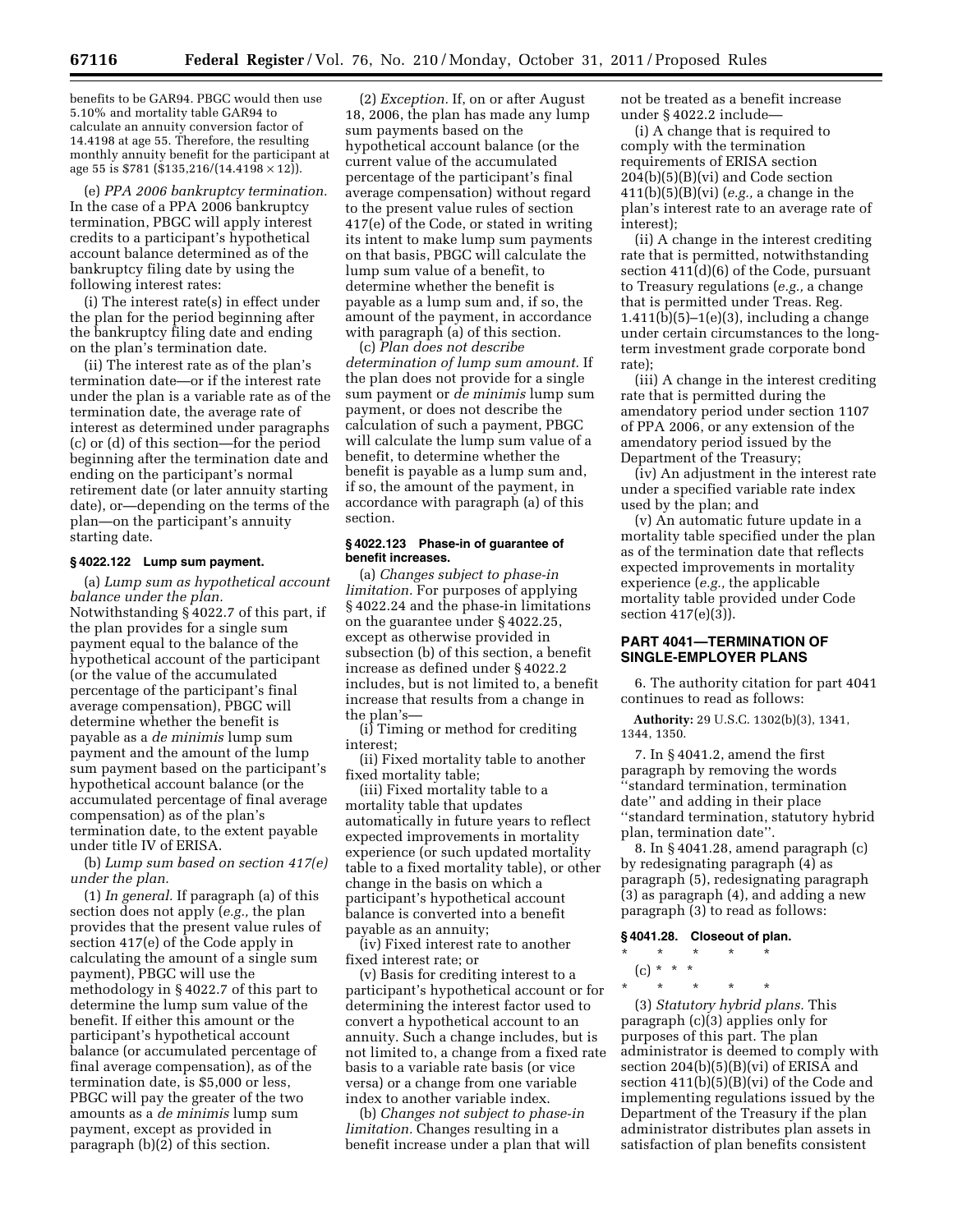with the provisions in § 4022.121 of this chapter.

9. In § 4041.42, amend paragraph (c) by adding a sentence at the end to read as follows: ''The plan administrator of a statutory hybrid plan must do so consistent with the provisions under part 4022, subpart H, of this chapter.''

## **PART 4044—ALLOCATION OF ASSETS IN SINGLE-EMPLOYER PLANS**

10. The authority citation for part 4044 continues to read as follows:

**Authority:** 29 U.S.C. 1301(a), 1302(b)(3), 1341, 1344, 1362.

11. In § 4044.2, amend paragraph (a) by removing the words ''singleemployer plan, substantial owner'' and adding in their place ''single-employer plan, statutory hybrid plan, substantial owner''.

12. In § 4044.52, add a new paragraph (e) to read as follows:

## **§ 4044.52 Valuation of Benefits.**

\* \* \* \* \*

(e) *Statutory hybrid plans.* 

(1) *In general.* Except as provided in paragraphs (e)(2) through (e)(4) of this section, benefits must be valued under a terminating statutory hybrid plan consistent with the general valuation rules of this subpart B of part 4044, and the provisions for the calculation and payment of benefits described in subpart H of part 4022 of this chapter.

(2) *De minimis lump sum exception.*  If a benefit is payable as a *de minimis*  lump sum under § 4022.122, the form to be valued is the benefit payable as an annuity in the absence of a valid election under the terms of the plan, at the expected retirement age, in accordance with §§ 4044.51 through 4044.57 of this part.

(3) *Involuntary termination exception.*  If a benefit payment is calculated pursuant to § 4022.121(a)(3)(ii), the benefit will be valued based on the interest crediting rate and the annuity conversion rate in effect under the plan as of the plan's termination date (subject to the rules of §§ 4022.121 through 4022.123, disregarding § 4022.121(a)(3)(ii)), at the expected retirement age, in accordance with §§ 4044.51 through 4044.57 of this part.

(4) *Priority category 3 benefits.* The amount of the priority category 3 benefit under § 4044.13 of this part with respect to a participant who was eligible to receive a priority category 3 benefit will be determined in accordance with paragraphs (e)(4)(i) through (iii) of this section.

(i) In the case of a termination that is not a PPA 2006 bankruptcy termination, the priority category 3 benefit of a participant who is eligible to receive an annuity before the beginning of the 3 year period ending on the termination date, but whose benefit was not in pay status as of that date, will be determined based on the balance of the participant's hypothetical account, the interest crediting rate, and the annuity conversion factor that the plan would have used had the participant retired three years before the termination date (on the same day and month as the termination date). The interest rates as so determined will be used to apply interest credits from such date through the plan's normal retirement age, and to convert the participant's hypothetical account balance to an annuity. (If the plan provides for immediate annuity conversion factors, the amount of the account balance is determined and converted to an annuity as of the date three years before the termination date, based on the rates in effect as of that date.) The benefits in priority category 3 are generally based on the lowest annuity benefit payable under the plan provisions during the 5-year period ending on the termination date.

(ii) In the case of a PPA 2006 bankruptcy termination, the priority category 3 benefit of a participant who is eligible to receive an annuity before the beginning of the 3-year period ending on the bankruptcy filing date, but whose benefit was not in pay status as of that date, will be determined based on the balance of the participant's hypothetical account, the interest crediting rate, and the annuity conversion rate that the plan would have used had the participant retired three years before the bankruptcy filing date (on the same day and month as the bankruptcy filing date). The interest rates as so determined will be used to apply interest credits from such date through the plan's normal retirement age, and to convert the participant's hypothetical account balance to an annuity. (If the plan provides for immediate annuity conversion factors, the amount of the account balance is determined and converted to an annuity as of the date three years before the bankruptcy filing date, based on the rates in effect as of that date.) The benefits in priority category 3 are generally based on the lowest annuity benefit payable under the plan provisions during the 5-year period ending on the bankruptcy filing date.

(iii) In accordance with § 4044.10, the benefit assigned to priority category 3, as determined under paragraphs (e)(4)(i) or (e)(4)(ii), may not exceed the amount of the benefit determined as of the plan's termination date under the plan

provisions as of the termination date (including the use of an average rate of interest in the case of a variable rate under § 4022.121).

(5) *Example:* The plan termination is a PPA 2006 bankruptcy termination with a bankruptcy filing date on August 31, 2008. Because Participant A had reached his Earliest PBGC Retirement Date, as defined in § 4022.10, based on plan provisions in effect on August 31, 2005, on the same day and month as the bankruptcy filing date but three years earlier, Participant A has benefits in priority category 3. The plan used the 1 year Treasury Constant Maturity rate of 3.64% for the calendar month prior to the bankruptcy filing date (July 2005) to determine both the interest crediting rate and the annuity conversion rate on August 31, 2005. PBGC would determine Participant A's priority category 3 benefit based on the balance of Participant A's hypothetical account as of August 31, 2005, by using the interest rate used under the plan on August 31, 2005, to apply interest credits from August 31, 2005, through the normal retirement age (as provided under the plan's terms) and convert the participant's hypothetical account balance to an annuity. The participant's priority category 3 benefit would be limited to the amount of the participant's plan benefit as of the termination date, in accordance with § 4044.10, determined by applying interest credits based on the interest rate(s) in effect under the plan for the period from the bankruptcy filing date through the plan's termination date, and the interest rate as of the plan's termination date (including the average of the rates of interest under a variable index used by the plan during the 5-year period ending on the termination date) for the period from the termination date to the normal retirement age.

13. Add new § 4044.76 to subpart B to read as follows:

## **§ 4044.76 Statutory hybrid plans.**

(a) *Valuation.* This section supplements the general rules in part 4044 for the valuation of benefits payable in a terminated statutory hybrid plan.

(b) *Interest and mortality assumptions.* In determining benefits under the plan, the plan administrator must value benefits consistent with the provisions in § 4022.121 of this chapter.